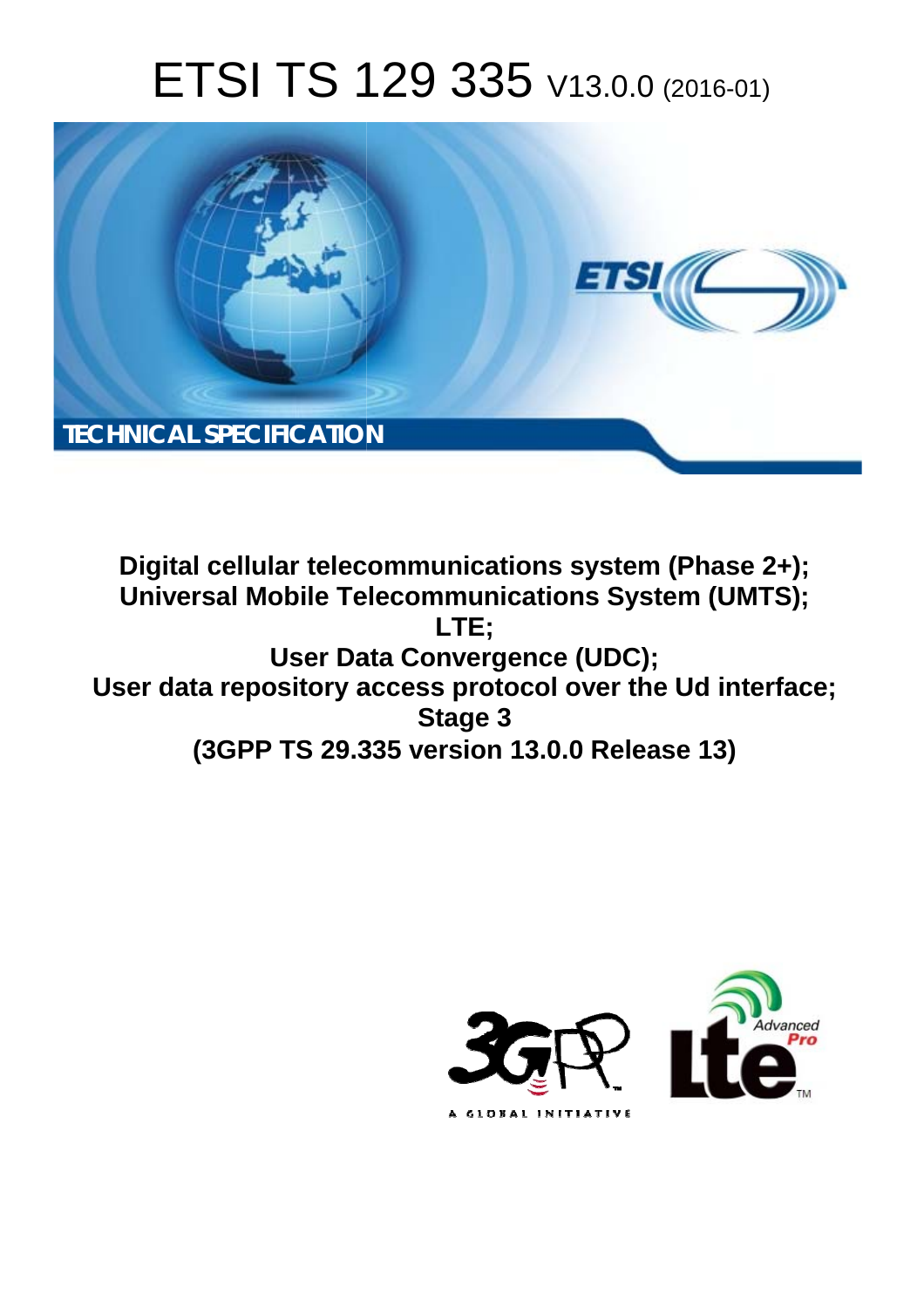Reference RTS/TSGC-0429335vd00

> Keywords GSM,LTE,UMTS

#### *ETSI*

#### 650 Route des Lucioles F-06921 Sophia Antipolis Cedex - FRANCE

Tel.: +33 4 92 94 42 00 Fax: +33 4 93 65 47 16

Siret N° 348 623 562 00017 - NAF 742 C Association à but non lucratif enregistrée à la Sous-Préfecture de Grasse (06) N° 7803/88

#### *Important notice*

The present document can be downloaded from: <http://www.etsi.org/standards-search>

The present document may be made available in electronic versions and/or in print. The content of any electronic and/or print versions of the present document shall not be modified without the prior written authorization of ETSI. In case of any existing or perceived difference in contents between such versions and/or in print, the only prevailing document is the print of the Portable Document Format (PDF) version kept on a specific network drive within ETSI Secretariat.

Users of the present document should be aware that the document may be subject to revision or change of status. Information on the current status of this and other ETSI documents is available at <http://portal.etsi.org/tb/status/status.asp>

If you find errors in the present document, please send your comment to one of the following services: <https://portal.etsi.org/People/CommiteeSupportStaff.aspx>

#### *Copyright Notification*

No part may be reproduced or utilized in any form or by any means, electronic or mechanical, including photocopying and microfilm except as authorized by written permission of ETSI.

The content of the PDF version shall not be modified without the written authorization of ETSI. The copyright and the foregoing restriction extend to reproduction in all media.

> © European Telecommunications Standards Institute 2016. All rights reserved.

**DECT**TM, **PLUGTESTS**TM, **UMTS**TM and the ETSI logo are Trade Marks of ETSI registered for the benefit of its Members. **3GPP**TM and **LTE**™ are Trade Marks of ETSI registered for the benefit of its Members and of the 3GPP Organizational Partners.

**GSM**® and the GSM logo are Trade Marks registered and owned by the GSM Association.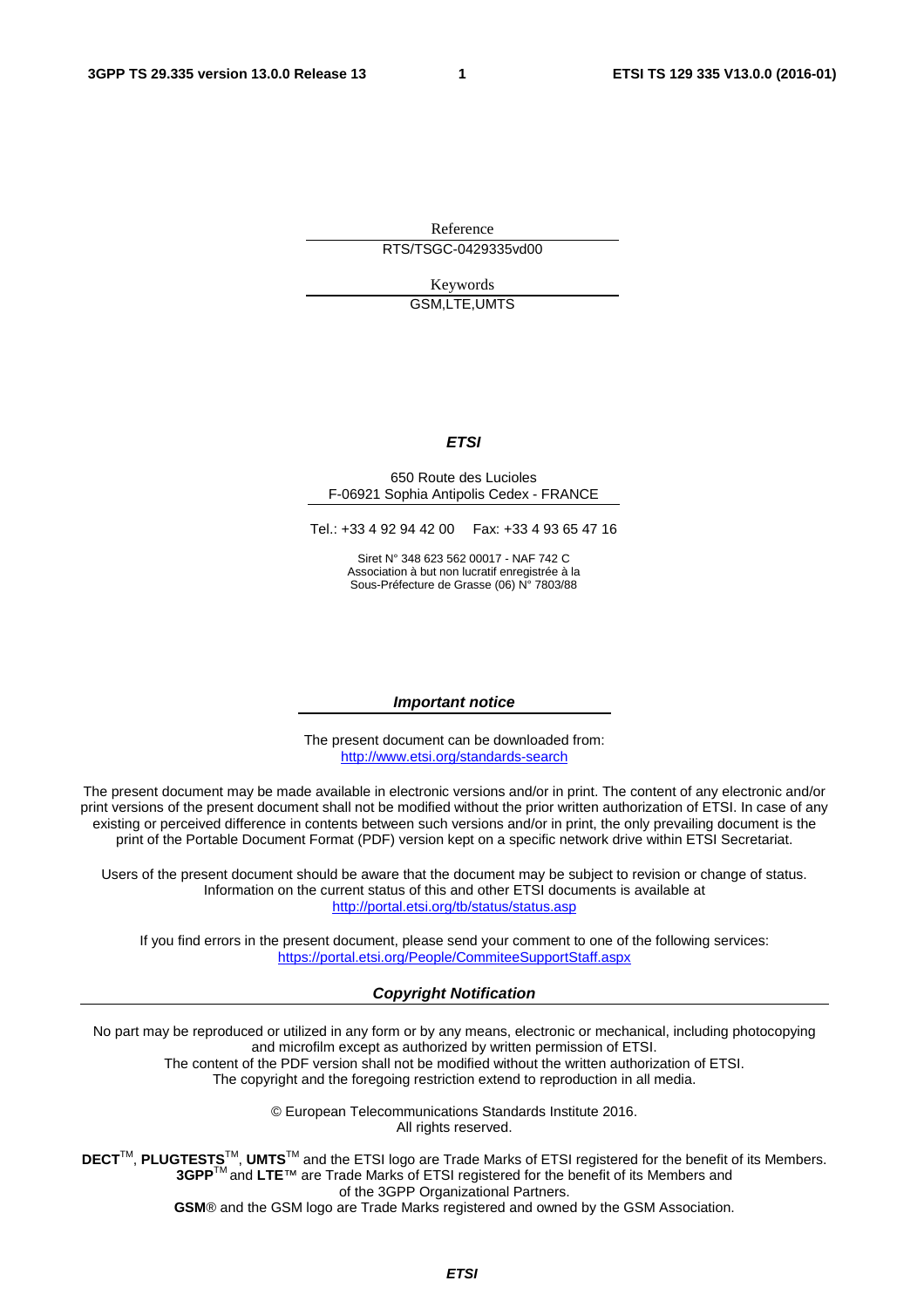# Intellectual Property Rights

IPRs essential or potentially essential to the present document may have been declared to ETSI. The information pertaining to these essential IPRs, if any, is publicly available for **ETSI members and non-members**, and can be found in ETSI SR 000 314: *"Intellectual Property Rights (IPRs); Essential, or potentially Essential, IPRs notified to ETSI in respect of ETSI standards"*, which is available from the ETSI Secretariat. Latest updates are available on the ETSI Web server [\(https://ipr.etsi.org/](https://ipr.etsi.org/)).

Pursuant to the ETSI IPR Policy, no investigation, including IPR searches, has been carried out by ETSI. No guarantee can be given as to the existence of other IPRs not referenced in ETSI SR 000 314 (or the updates on the ETSI Web server) which are, or may be, or may become, essential to the present document.

### Foreword

This Technical Specification (TS) has been produced by ETSI 3rd Generation Partnership Project (3GPP).

The present document may refer to technical specifications or reports using their 3GPP identities, UMTS identities or GSM identities. These should be interpreted as being references to the corresponding ETSI deliverables.

The cross reference between GSM, UMTS, 3GPP and ETSI identities can be found under [http://webapp.etsi.org/key/queryform.asp.](http://webapp.etsi.org/key/queryform.asp)

# Modal verbs terminology

In the present document "**shall**", "**shall not**", "**should**", "**should not**", "**may**", "**need not**", "**will**", "**will not**", "**can**" and "**cannot**" are to be interpreted as described in clause 3.2 of the [ETSI Drafting Rules](http://portal.etsi.org/Help/editHelp!/Howtostart/ETSIDraftingRules.aspx) (Verbal forms for the expression of provisions).

"**must**" and "**must not**" are **NOT** allowed in ETSI deliverables except when used in direct citation.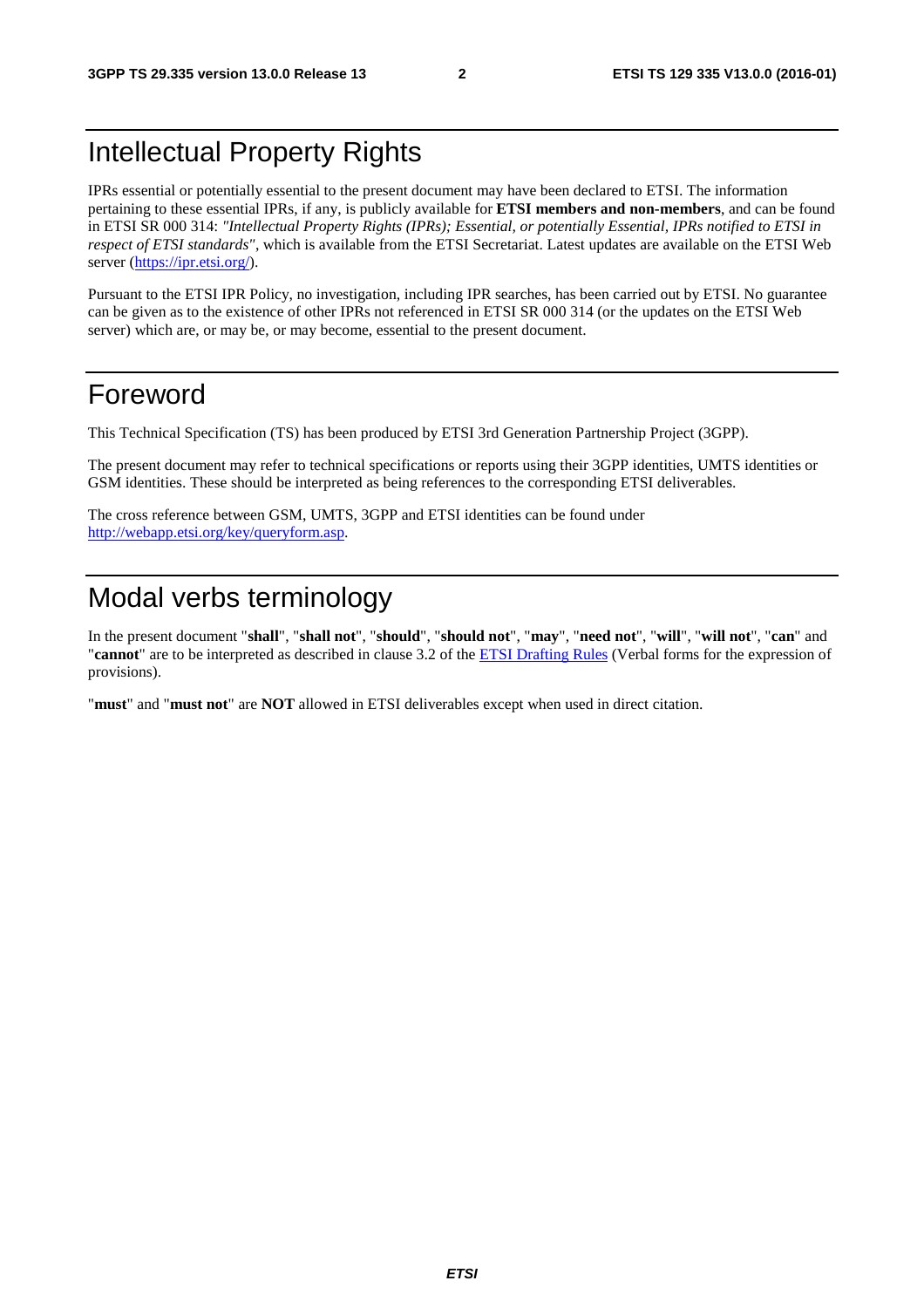$\mathbf{3}$ 

# Contents

| 1                                                         |                               |                                                    |    |  |  |
|-----------------------------------------------------------|-------------------------------|----------------------------------------------------|----|--|--|
| 2                                                         |                               |                                                    |    |  |  |
| 3<br>3.1<br>3.2<br>3.3                                    |                               |                                                    |    |  |  |
| 4<br>4.1<br>4.2<br>4.3                                    |                               |                                                    |    |  |  |
| 5<br>5.1<br>5.2<br>5.3<br>5.4                             |                               |                                                    |    |  |  |
| 6<br>6.1<br>6.2<br>6.3<br>6.4<br>6.5<br>6.6<br>6.7<br>6.8 |                               |                                                    |    |  |  |
| 7<br>7.1<br>7.2                                           |                               |                                                    |    |  |  |
| 8                                                         | Security                      |                                                    | 12 |  |  |
|                                                           | <b>Annex A (normative):</b>   |                                                    |    |  |  |
| A.1                                                       |                               |                                                    |    |  |  |
| A.2                                                       |                               |                                                    |    |  |  |
| A.3                                                       |                               |                                                    |    |  |  |
| A.4                                                       |                               |                                                    |    |  |  |
|                                                           | <b>Annex B</b> (informative): | LDAP Message flows and Transaction flows for UDC16 |    |  |  |
| B.1                                                       |                               |                                                    |    |  |  |
| B.2                                                       |                               |                                                    |    |  |  |
|                                                           | <b>Annex C</b> (informative): |                                                    |    |  |  |
| C.1                                                       |                               |                                                    |    |  |  |
| C.2                                                       |                               |                                                    |    |  |  |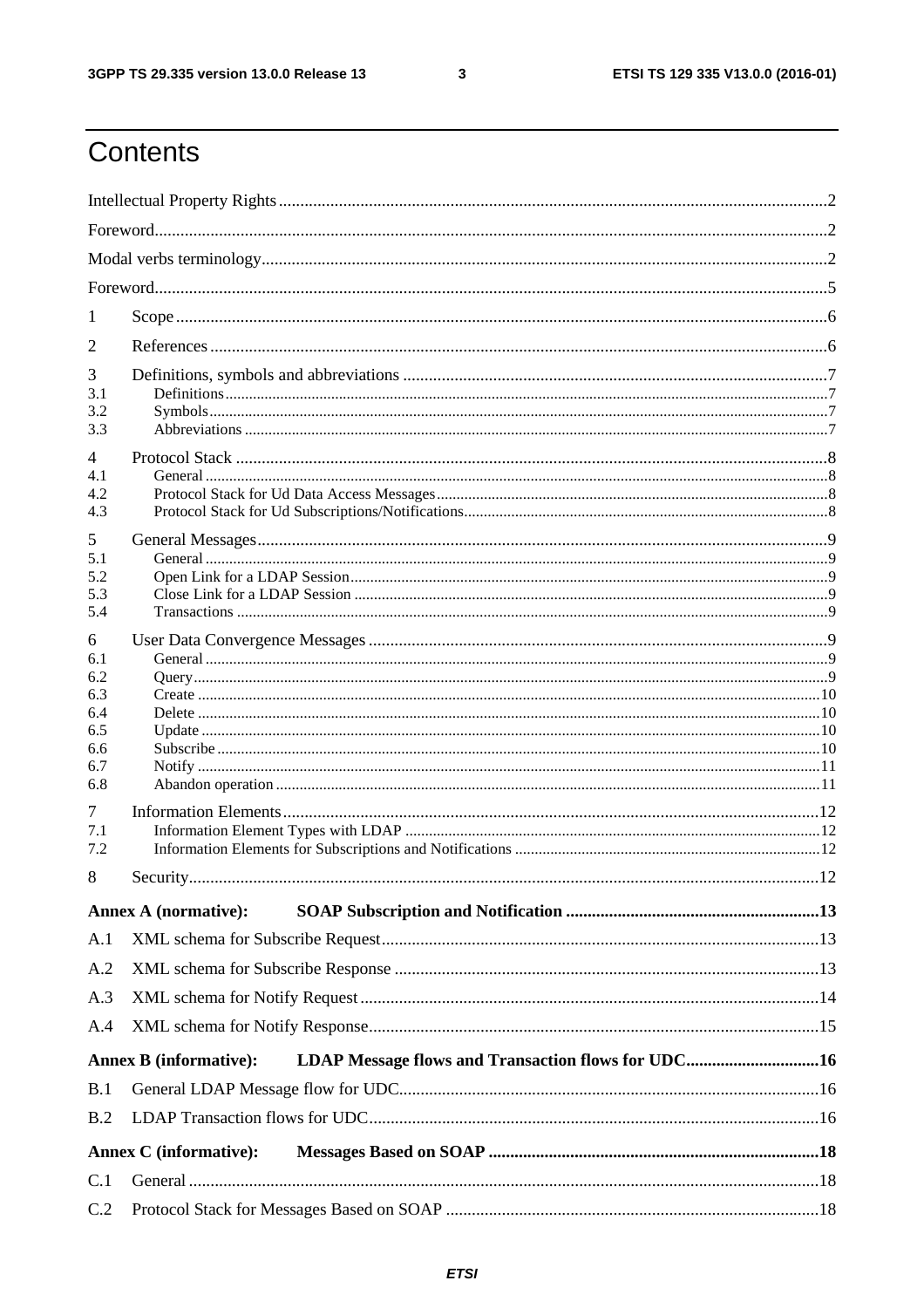$\overline{\mathbf{4}}$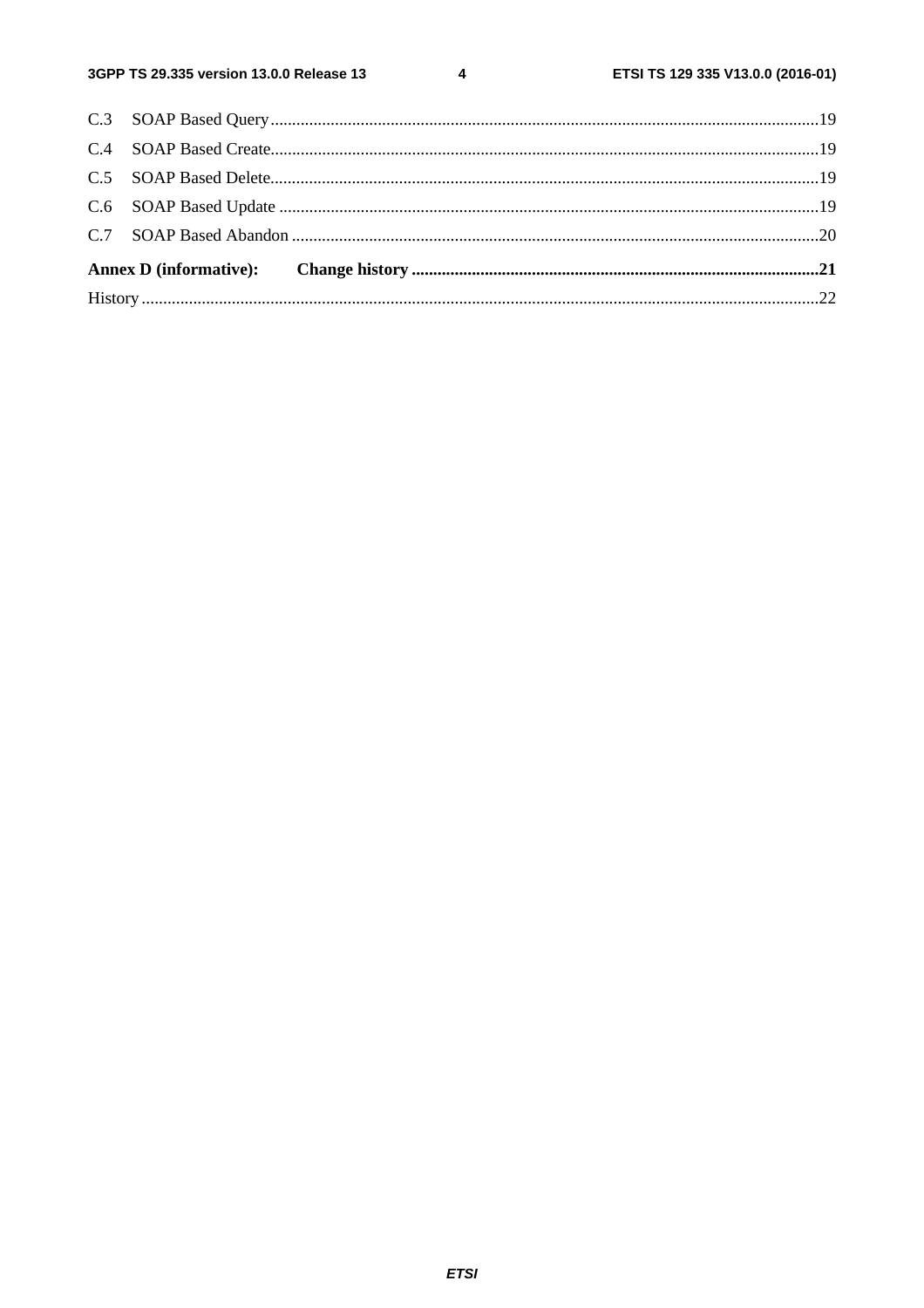# Foreword

This Technical Specification has been produced by the 3<sup>rd</sup> Generation Partnership Project (3GPP).

The contents of the present document are subject to continuing work within the TSG and may change following formal TSG approval. Should the TSG modify the contents of the present document, it will be re-released by the TSG with an identifying change of release date and an increase in version number as follows:

Version x.y.z

where:

- x the first digit:
	- 1 presented to TSG for information;
	- 2 presented to TSG for approval;
	- 3 or greater indicates TSG approved document under change control.
- y the second digit is incremented for all changes of substance, i.e. technical enhancements, corrections, updates, etc.
- z the third digit is incremented when editorial only changes have been incorporated in the document.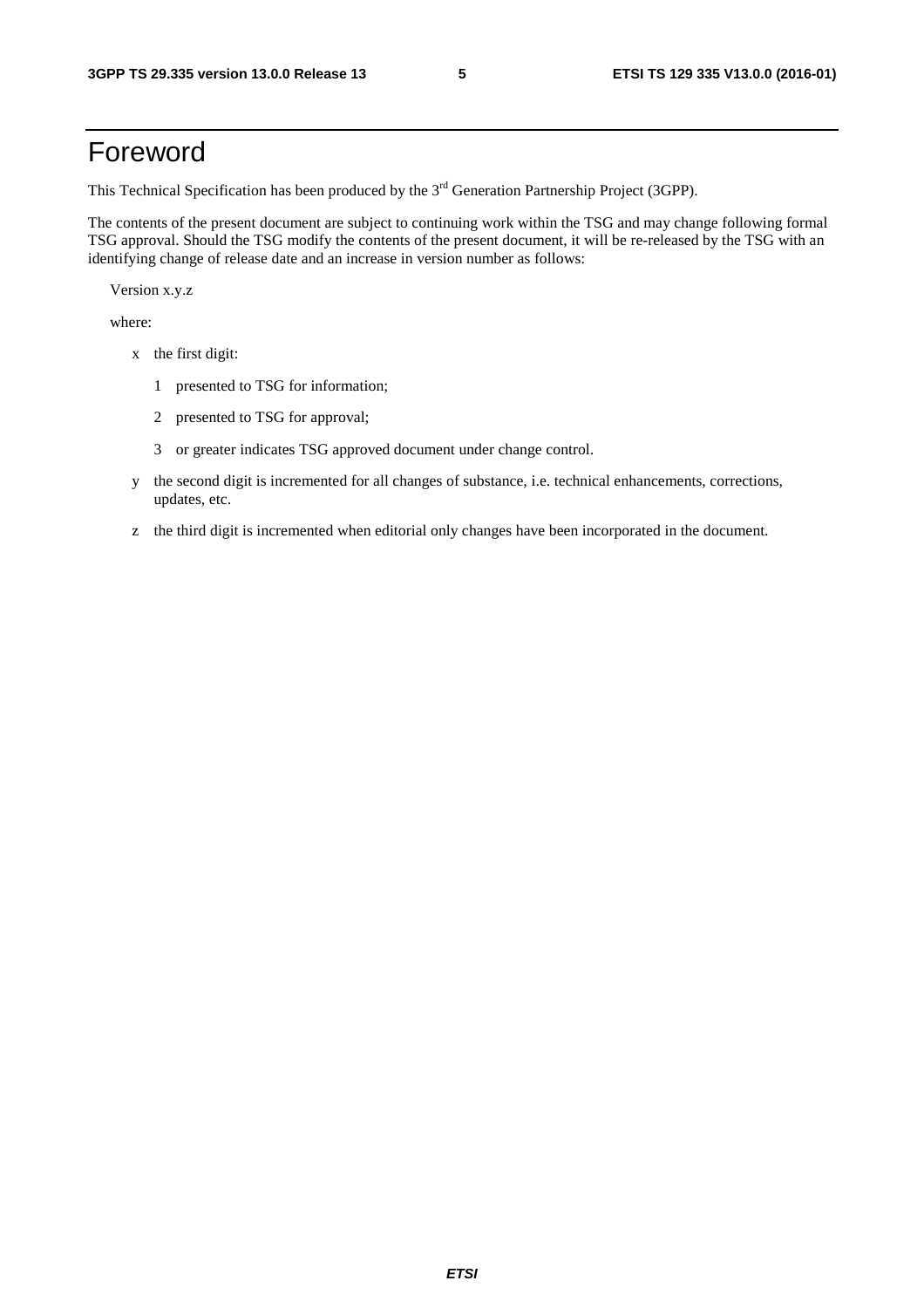### 1 Scope

The present document specifies the stage 3 of the Ud interface between the Front-Ends (FEs) and the User Data Repository (UDR) in the User Data Convergence (UDC architecture).

This 3GPP Technical Specification (TS) specifies the protocol and interactions between the FE and the UDR for Ud reference point, in particular:

- The details of the LDAP protocol that are to be considered
- The details of the SOAP envelope that provide support for subscriptions to notifications and notifications about data changes service (S/N operations).

The User Data Convergence Stage 2 description (architecture and information flows) is specified in 3GPP TS 23.335 [10].

The UDR data model used with LDAP (i.e. attributes, object classes and directory information tree) is implementation specific and is left outside the scope of 3GPP specifications. For multivendor interoperability between FEs and UDR specific integration projects are needed. Some examples of Ud data models are described in 3GPP TR 29.935 [19].

# 2 References

The following documents contain provisions which, through reference in this text, constitute provisions of the present document.

- References are either specific (identified by date of publication, edition number, version number, etc.) or non-specific.
- For a specific reference, subsequent revisions do not apply.
- For a non-specific reference, the latest version applies. In the case of a reference to a 3GPP document (including a GSM document), a non-specific reference implicitly refers to the latest version of that document *in the same Release as the present document*.
- [1] 3GPP TR 21.905: "Vocabulary for 3GPP Specifications".
- [2] 3GPP TR 41.001: "GSM Release specifications".
- [3] 3GPP TR 21 912 (V3.1.0): "Example 2, using fixed text".
- [4] IETF RFC 4510: "Lightweight Directory Access Protocol (v3)".
- [5] IETF RFC 5805: "Lightweight Directory Access Protocol (LDAP) Transactions".
- [6] W3C Recommendation "Simple Object Access Protocol (SOAP) 1.2" (27 April 2007). http://www.w3.org/TR/.
- [7] IETF RFC 2616 (June 1999): "Hypertext Transfer Protocol HTTP/1.1".
- [8] IETF RFC 4511: "Lightweight Directory Access Protocol (LDAP): The Protocol".
- [9] IETF RFC 4528: "Lightweight Directory Access Protocol (LDAP) Assertion Control".
- [10] 3GPP TS 23.335: "User Data Convergence (UDC); Technical realization and information flows".
- [11] IETF RFC 4512: "Lightweight Directory Access Protocol (LDAP): Directory Information Models".
- [12]. 3GPP TS 32.182: "Telecommunication management; User Data Convergence (UDC); Common Baseline Information Model".
- [13] Void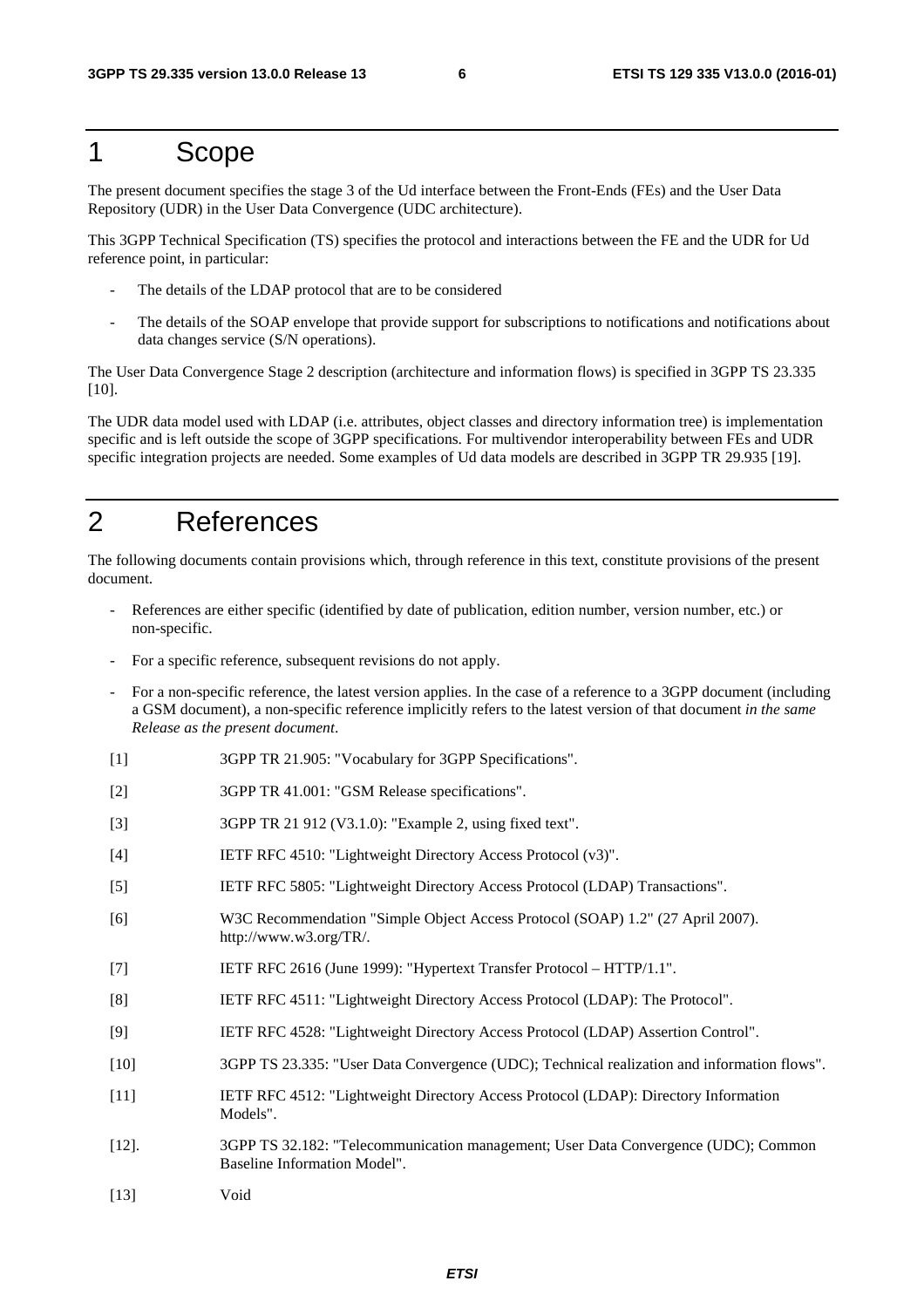| [14]   | Void                                                                                                                     |
|--------|--------------------------------------------------------------------------------------------------------------------------|
| [15]   | 3GPP TS 33.210: "3G Security; Network Domain Security; IP network layer security".                                       |
| $[16]$ | IETF RFC 4513: "Lightweight Directory Access Protocol (LDAP): Authentication Methods and<br>Security Mechanisms".        |
| $[17]$ | National Institute of Standards and Technology, FIPS Pub 197: Advanced Encryption Standard<br>$(AES)$ , 26 November 2001 |
| [18]   | OASIS "Directory Services Markup Language v2.0" (30 April 2002) http://www.oasis-open.org/.                              |
| $[19]$ | 3GPP TR 29.935: "Study on UDC Data Model".                                                                               |

# 3 Definitions, symbols and abbreviations

# 3.1 Definitions

For the purposes of the present document, the terms and definitions given in 3GPP TR 21.905 [1] and the following apply. A term defined in the present document takes precedence over the definition of the same term, if any, in 3GPP TR 21.905 [1].

**LDAP Session:** starts with LDAP Bind Operation and ends with LDAP Unbind Operation or Notice of Disconnection.

**Front End:** a core network functional entity or service layer entity or provisioning entity that can access user data stored in a unique repository.

**Front End Identifier**: A name that uniquely identifies an FE within the set of all FEs accessing an UDR.

**Front End Cluster**: FEs handling the same application may be grouped in clusters to differentiate between them e.g. with regard to geographical location, feature support, vendor, or other characteristics. All FEs within a cluster are treated equally for required purposes (e.g. authorization, notifications, etc.).

**Application type:** The application handled by a FE (e.g. HLR) determines the application type of the FE. The application type is derived from the name indicated by a FE.

**Front End Cluster Identifier**: A name that identifies a cluster grouped with FEs supporting the same application.

**User Data Repository:** facility where user data can be accessed stored and managed in a common way.

# 3.2 Symbols

For the purposes of the present document, the following symbols apply:

Ud reference point between a FE and the UDR

# 3.3 Abbreviations

For the purposes of the present document, the abbreviations given in 3GPP TR 21.905 [1] and the following apply. An abbreviation defined in the present document takes precedence over the definition of the same abbreviation, if any, in 3GPP TR 21.905 [1].

| FE         | <b>Front End</b>               |
|------------|--------------------------------|
| <b>UDR</b> | User Data Repository           |
| NDS.       | <b>Network Domain Security</b> |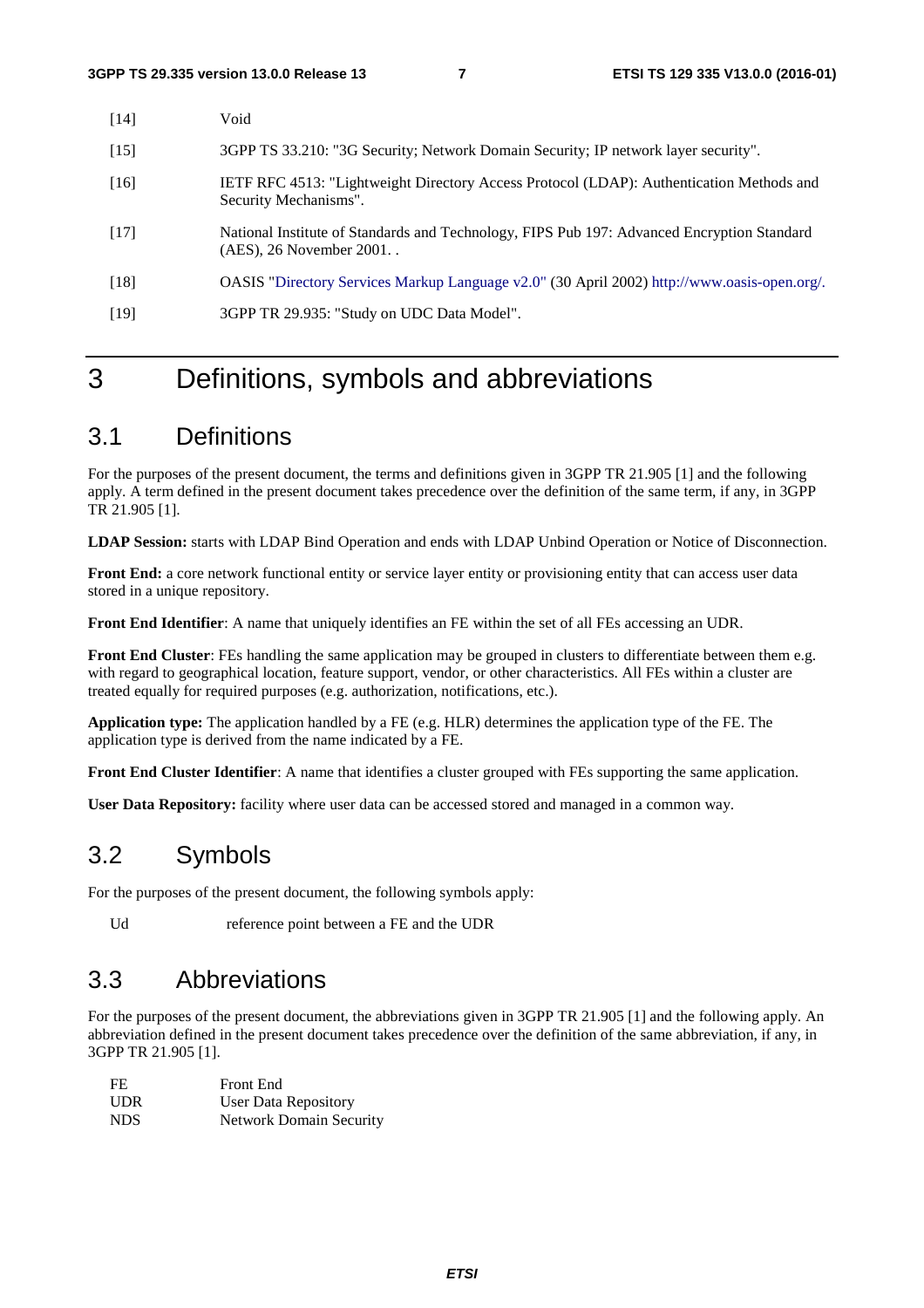# 4 Protocol Stack

#### 4.1 General

Data access messages on the Ud interface shall make use of IETF RFC 4510 [4] and IETF RFC 4511 [8]. See section 4.2 for details.

Subscription messages and Notification messages on the Ud interface shall make use of SOAP [6]. See section 4.3 for details.

#### 4.2 Protocol Stack for Ud Data Access Messages

Figure 4.2-1 shows the protocol layering used for UDR data access.

| <b>LDAP</b> |    | <b>LDAP</b> |
|-------------|----|-------------|
| <b>TCP</b>  |    | <b>TCP</b>  |
| IP          |    | IP          |
| L2          |    | L2          |
| L1          |    | L1          |
| FE          | Ud | UDR         |

**Figure 4.2-1 Protocol Layering for Data Access** 

# 4.3 Protocol Stack for Ud Subscriptions/Notifications

Figure 4.3-1 shows the protocol layering used for Ud Subscription/Notification.



**Figure 4.3-1 Protocol Layering for Subscription/Notification**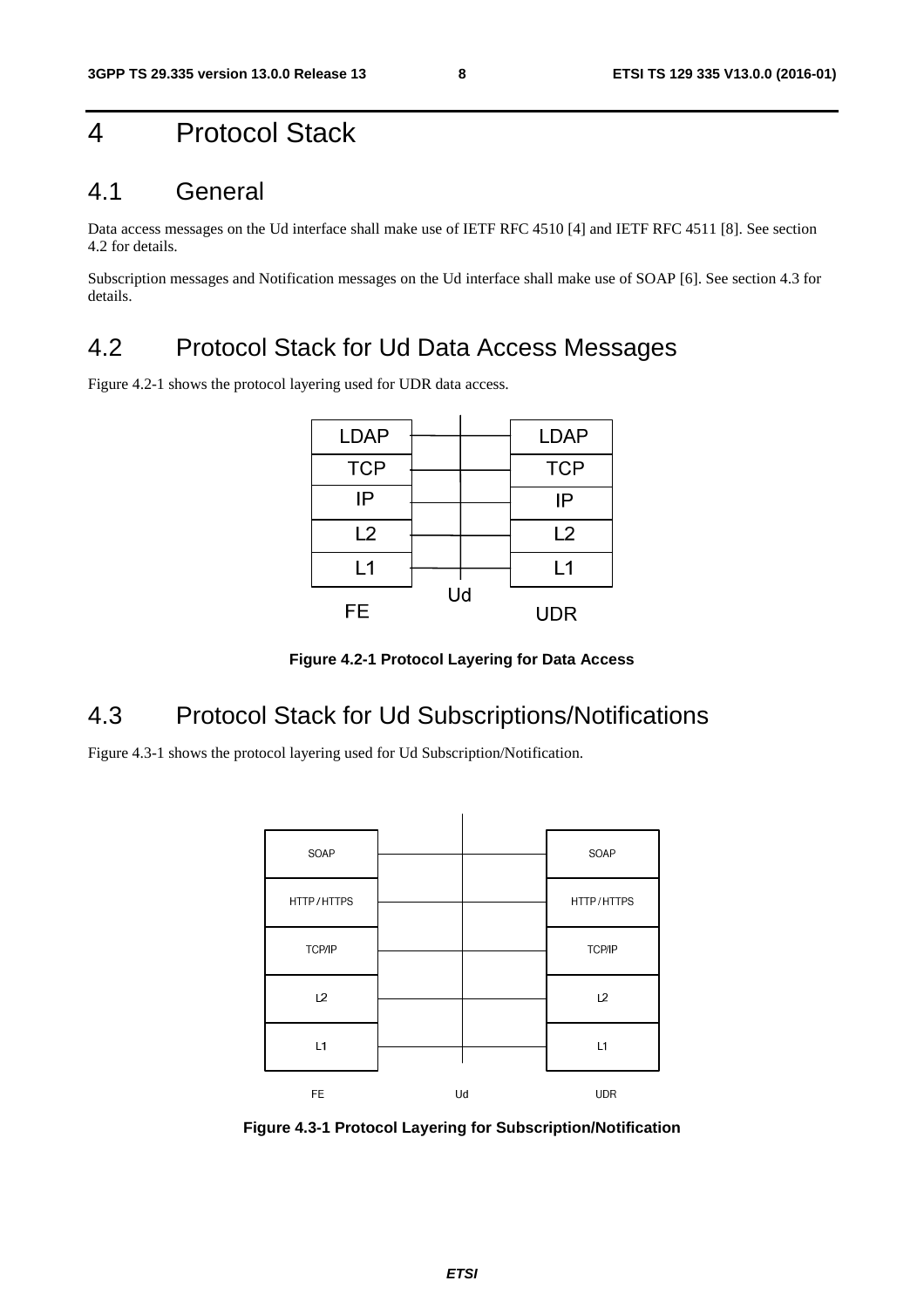# 5 General Messages

#### 5.1 General

This section describes common messages for UDC to establish sessions and administrate transactions. For an existing session, UDC messages are exchanged between the FE and the UDR. See figure B.1-1 in Annex B for general LDAP message flows.

#### 5.2 Open Link for a LDAP Session

To initiate a LDAP session, a Front-End shall first establish a transport connection with the UDR. The transport connection shall be a TCP connection. The IP Layer may be secured according to section 8. When IPsec is used, an IPsec connection may support several TCP connections, each supporting a LDAP session.

After establishment of the transport connection, the FE shall initiate a LDAP session by sending a LDAP BindRequest message. The establishment of the LDAP session shall comply with IETF RFC 4511 [8]. It shall be done before sending any other LDAP message. FE Identifier or FE Cluster Identifier shall be included in the BindRequest message.

The UDR shall support the "unauthenticated authentication mechanism of simple Bind" and the "name/password authentication mechanism of simple Bind" in the "simple authentication method" specified in IETF RFC 4513 [16].

The UDR derives the application type from the FE Identifier or the FE Cluster Identifier. If the FE provided the Front End Identifier the UDR may also derive the Front End Cluster Identifier.

NOTE: As security is handled at IP Layer (see section 8), optional security mechanisms (TLS, SASL) described in IETF RFC 4513 [16] specification are not required for Ud.

#### 5.3 Close Link for a LDAP Session

Termination of the LDAP session may be initiated by the FE by sending an UnbindRequest message or by the UDR by sending a Notice of Disconnection message. The termination of the LDAP session shall comply with IETF RFC 4511 [8]

#### 5.4 Transactions

In order to allow FEs to relate a number of update operations, such as Create (see 6.3), Delete (see 6.4), and Update (see 6.5), and have them performed in one unit of interaction, the transaction concept in IETF RFC 5805 "Lightweight Directory Access Protocol (LDAP) Transactions" [5] shall be supported. See figure B.2-1 in Annex B for LDAP Transaction flow.

If used, they shall only be used for a single subscriber in order to decrease the complexity of transactions.

LDAP server shall terminate the transaction if the timer is expired.

# 6 User Data Convergence Messages

#### 6.1 General

The Query, Create, Delete and Update messages for UDC shall comply with IETF RFC 4511[8].

#### 6.2 Query

Query request messages shall be coded as LDAP SearchRequest messages.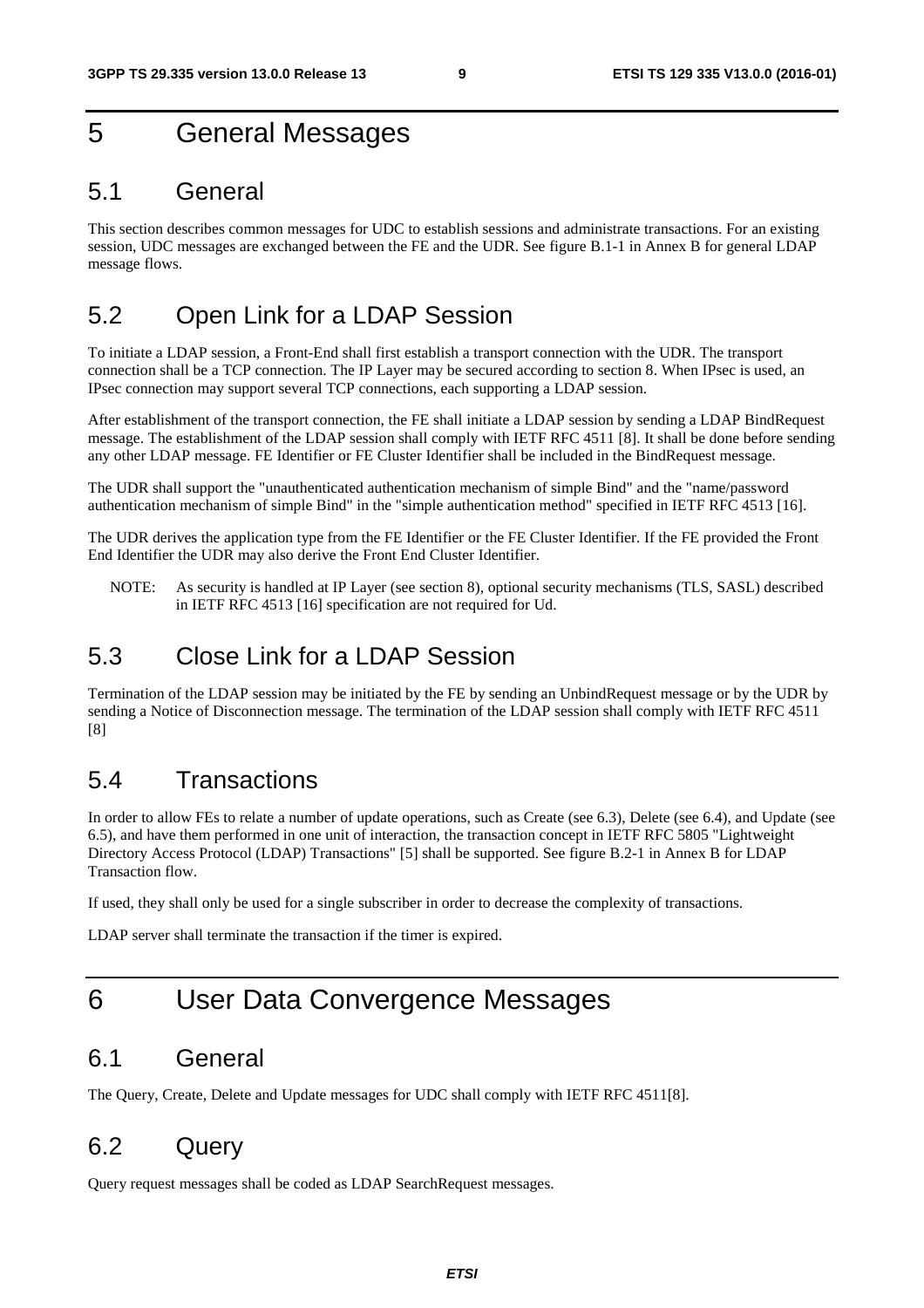Query result messages shall be coded as LDAP SearchResultEntry, SearchResultReference, and SearchResultDone messages.

#### 6.3 Create

Create request messages shall be coded as LDAP AddRequest messages or as LDAP ModifyRequest messages with the "operation" field set to "add", depending on the data to be created.

Create result messages shall be coded as LDAP AddResponse messages or as LDAP ModifyResponse messages, depending on the used LDAP request message.

#### 6.4 Delete

Delete request messages shall be coded as LDAP DelRequest messages or as LDAP ModifyRequest messages with the "operation" field set to "delete", depending on the data to be deleted.

Delete result messages shall be coded as LDAP DelResponse messages or as LDAP ModifyResponse messages, depending on the used LDAP request message.

The LDAP assertion control as specified in IETF RFC 4528 [9] may be used for conditional delete operation if the FE knows that the UDR supports the corresponding control.

#### 6.5 Update

Update request messages shall be coded as LDAP ModifyRequest messages with "operation" field set to "replace".

Update result messages shall be coded as LDAP ModifyResponse messages.

The LDAP assertion control as specified in IETF RFC 4528 [9] may be used for conditional update operation if the FE knows that the UDR supports the corresponding control.

#### 6.6 Subscribe

Subscribe request messages shall make use of the HTTP Post method and contain a SOAP message envelope.

Subscribe response messages shall be coded as HTTP response message and shall contain a SOAP envelope.

Subscribe request and response messages shall contain a SOAP message envelope header with a header block containing the following elements:

- msgId

This element uniquely identifies the Subscribe message request – response pair within a connection. The msgId is of type integer. The FE shall allocate the value and use it together with the connId (if any) to correlate a received subscribe response with a sent subscribe request.

- connId

This optional element identifies the connection between FE and UDR. The connId is of type integer. If used, the value is allocated by the FE and is used together with the msgId to correlate a subscribe response with a subscribe request.

An example of a SOAP envelope header for a Subscribe request message is given below:

```
 <env:Header> 
   <hb:CorrelationHeader xmlns:hb="urn:headerblock" env:mustUnderstand="true"> 
     <hb:msgId>25409</hb:msgId>
     <hb:connId>2</hb:connId> 
   </hb:CorrelationHeader> 
 </env:Header>
```
The UDR shall copy the SOAP Envelope Header received in the Subscribe request and send it unmodified in the Subscribe response.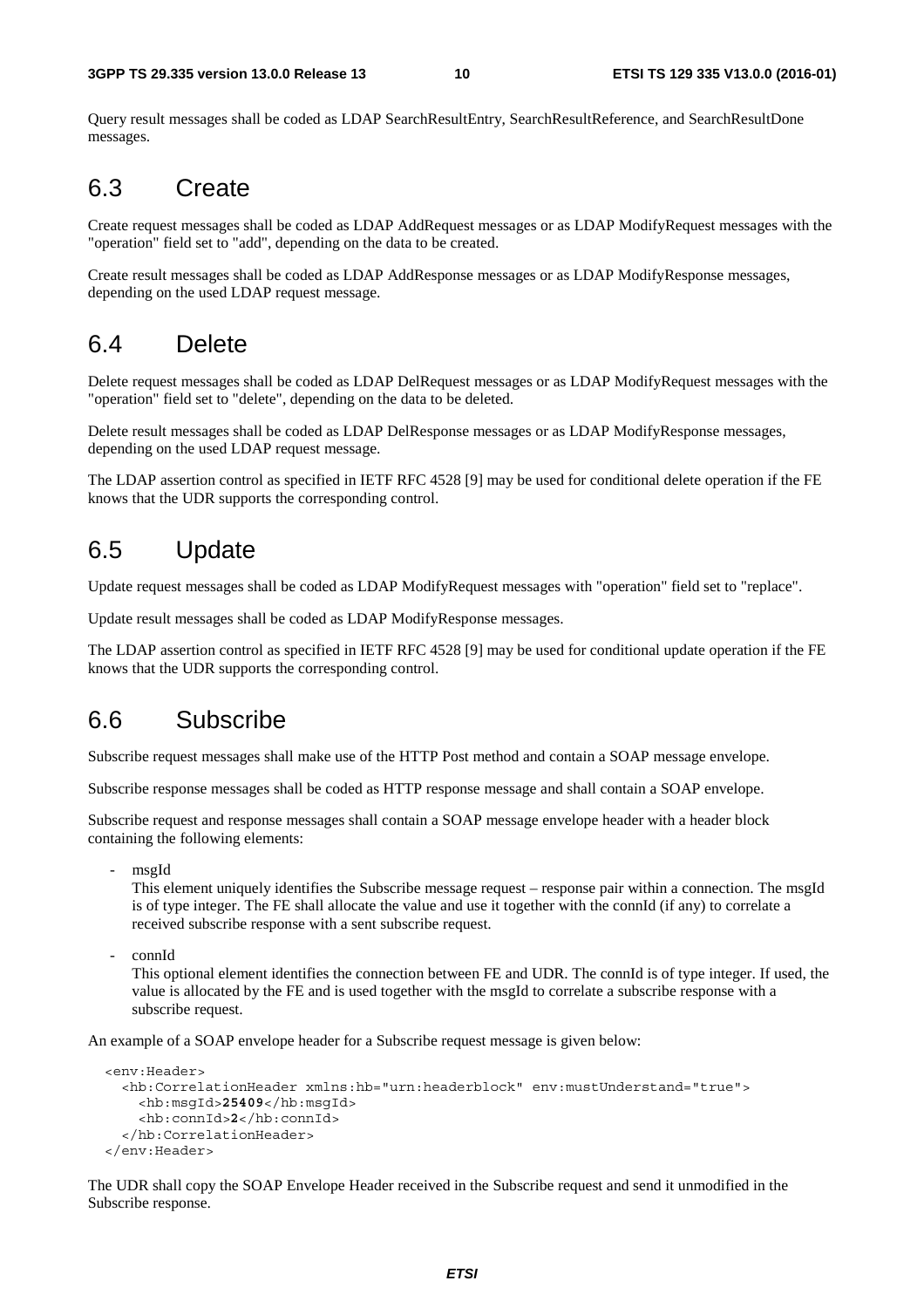Subscribe request messages shall contain a SOAP message envelope body formatted according to the XML schema defined in Annex A.

Subscribe response messages shall contain an empty SOAP message envelope body, unless SOAP Fault element is included to indicate detailed error information. The HTTP status code in the Subscribe response message is used to indicate success or failure.

#### 6.7 Notify

Notify request messages shall make use of the HTTP Post method and contain a SOAP message envelope.

Notify response messages shall be coded as HTTP response message and shall contain a SOAP message envelope.

Notify request and response messages shall contain a SOAP message envelope header with a header block containing the following elements:

serviceName

This optional element identifies a service in the Front End. The value is copied from the Subscribe message or pre-configured in the UDR. The serviceName is of type string with up to 20 characters.

- msgId

This element uniquely identifies the Notify message request – response pair within a connection. The msgId is of type integer. The UDR shall allocate the value and use it together with the connId (if any) to correlate a received notify response with a sent notify request.

- connId

This optional element identifies the connection between the UDR and the FE. The connId is of type integer. If used, the value is allocated by the UDR and is used together with the msgId to correlate a notify response with a notify request.

An example of a SOAP envelope header for a Notify request message is given below:

```
 <env:Header> 
   <hb:CorrelationHeader xmlns:hb="urn:headerblock" env:mustUnderstand="true"> 
     <hb:serviceName>HLR-FE</hb:serviceName> 
     <hb:msgId>787627350</hb:msgId> 
     <hb:connId>1</hb:connId> 
   </hb:CorrelationHeader> 
 </env:Header>
```
Application Front Ends shall copy the SOAP Envelope Header received in the Notify request and send it unmodified in the Notify response.

Notify request messages shall contain a SOAP message envelope body formatted according to the XML schema defined in Annex A.

Notify response messages shall contain an empty SOAP message envelope body, unless SOAP Fault element is included to indicate detailed error information. The HTTP status code in the Notify response message is used to indicate success or failure.

#### 6.8 Abandon operation

When a FE wishes to abandon an uncompleted operation towards the UDR, it shall send a LDAP AbandonRequest message.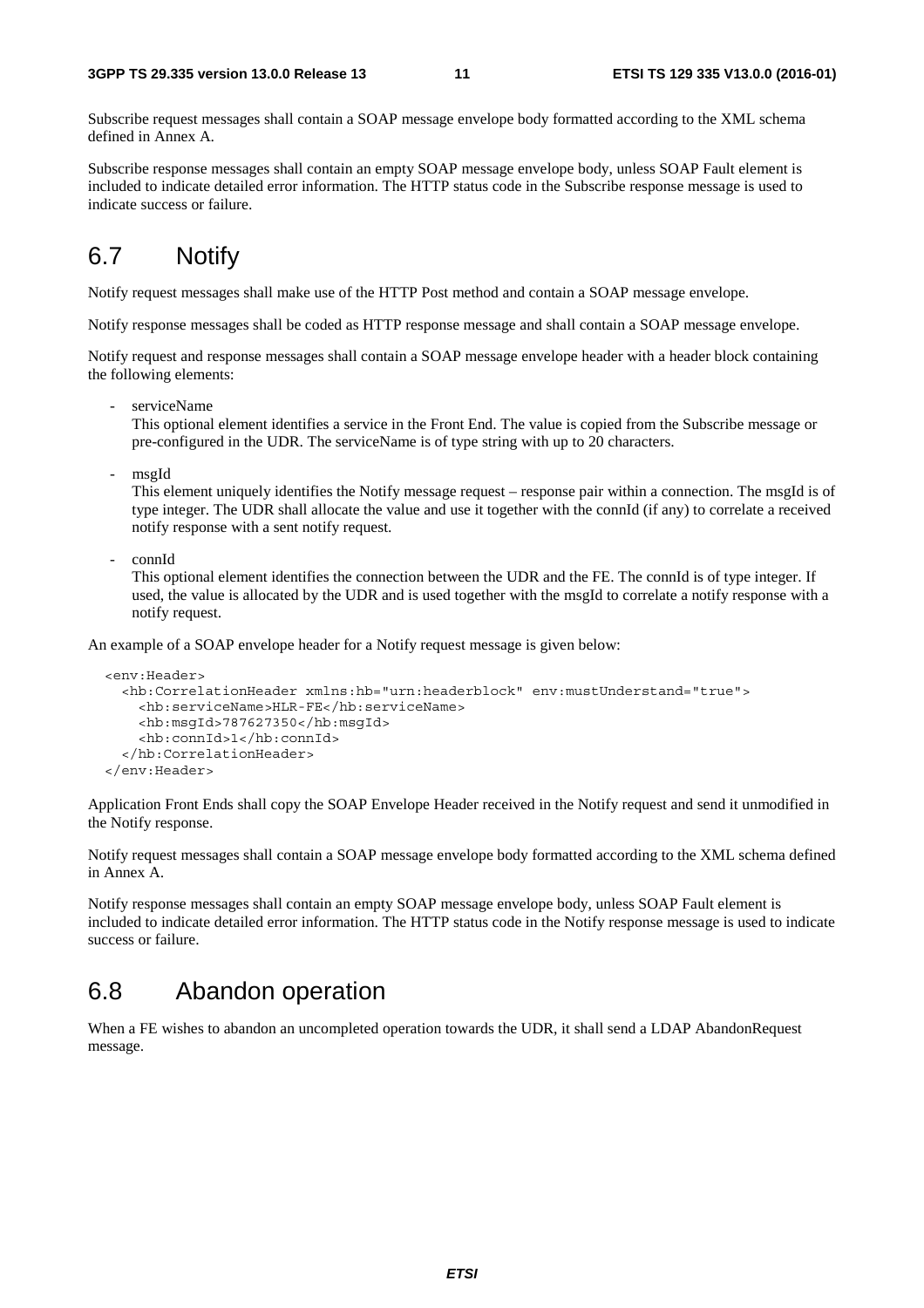# 7 Information Elements

#### 7.1 Information Element Types with LDAP

Information elements and their type to be used in the messages on a given Ud interface for the LDAP Search, Add, Delete and Modify operations are dependent of the application type of the Ud interface. They are described in a LDAP Directory Schema associated to this application type. The general content and structure of a LDAP Directory Schema is described in IETF RFC 4512 [11].

NOTE: The LDAP Directory Schema associated to an application type relates to the application data view mentioned in 3GPP TS 23.335 [10].

*When Information elements that are used on a given Ud interface are addressed in 3GPP TS 32.182 [12], their description in the LDAP Directory Schema associated to the application type of this Ud interface shall comply with 3GPP TS 32.182 [12].* 

#### 7.2 Information Elements for Subscriptions and Notifications

Information elements and their type to be used for subscriptions and notifications about data changes shall also follow the rules specified above in 7.1 and according to the formats/schemas defined in Annex A.

# 8 Security

Ud interface shall provide security with the methods specified in 3GPP TS 33.210 [15]

Application sensitive data (e.g. permanent authentication keys K/Ki) shall be stored encrypted in the UDR and transferred encrypted over Ud. All FEs (e.g. HLR/HSS/AuC) handling sensitive data, accessing the same UDR and handling the same users (e.g. belonging to the same cluster) shall use the same mechanism and key for decrypting these data. The Application FEs shall support at least AES [17] as a common algorithm, and may support additional algorithms. The key for encryption/decryption is not subscriber-specific.

Editor"s note: details of AES (modes of operation, key lengths, data formats, etc.) are to be completed.

Editor"s note: statement above must be reviewed and confirmed by SA3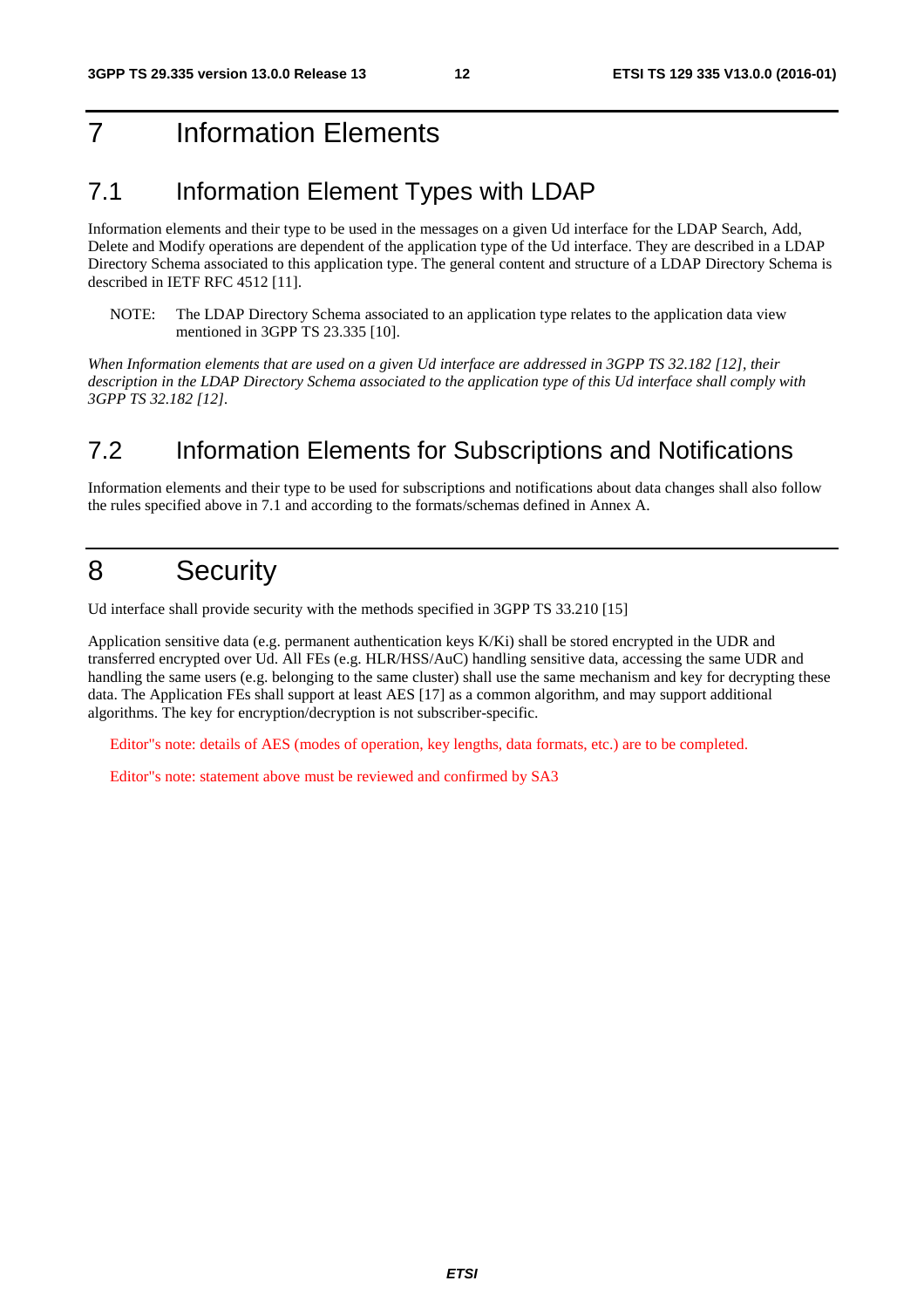# Annex A (normative): SOAP Subscription and Notification

# A.1 XML schema for Subscribe Request

```
<?xml version="1.0" encoding="UTF-8"?> 
<xs:schema xmlns="http://www.3gpp.org/udc/subscription" 
xmlns:xs="http://www.w3.org/2001/XMLSchema" 
targetNamespace="http://www.3gpp.org/udc/subscription" elementFormDefault="qualified"> 
   <xs:element name="subscription"> 
      <xs:complexType> 
         <xs:sequence> 
            <xs:element name="frontEndID" type="xs:string"/> 
            <xs:element name="serviceName" type="xs:string" minOccurs="0"/> 
            <xs:element name="originalEntity" type="xs:string" minOccurs="0"/> 
            <xs:element ref="requestedData" maxOccurs="unbounded"/> 
         </xs:sequence> 
         <xs:attribute name="expiryTime" type="xs:dateTime" use="optional"/> 
         <xs:attribute name="typeOfSubscription" type="typeOfSubscriptionType"/> 
         <xs:attribute name="typeOfNotification" type="typeOfNotificationType"/> 
      </xs:complexType> 
   </xs:element> 
   <xs:element name="requestedData"> 
      <xs:complexType> 
         <xs:sequence> 
            <xs:element name="notificationCondition" type="notificationConditionType" 
minOccurs="1" maxOccurs="3"/> 
         </xs:sequence> 
         <xs:attribute name="objectClass" type="xs:string"/> 
         <xs:attribute name="DN" type="xs:string"/> 
      </xs:complexType> 
   </xs:element> 
   <xs:simpleType name="notificationConditionType"> 
      <xs:restriction base="xs:string"> 
         <xs:enumeration value="add"/> 
         <xs:enumeration value="modify"/> 
         <xs:enumeration value="delete"/> 
      </xs:restriction> 
   </xs:simpleType> 
   <xs:simpleType name="typeOfSubscriptionType"> 
      <xs:restriction base="xs:string"> 
         <xs:enumeration value="subscribe"/> 
         <xs:enumeration value="unsubscribe"/> 
      </xs:restriction> 
   </xs:simpleType> 
   <xs:simpleType name="typeOfNotificationType"> 
      <xs:restriction base="xs:string"> 
         <xs:enumeration value="notifyAnyFE"/> 
         <xs:enumeration value="notifySubscribingFE"/> 
      </xs:restriction> 
   </xs:simpleType> 
</xs:schema>
```
The serviceName element is optional and, when present, identifies a service in the Front End. The serviceName is stored in the UDR and is used when the Notify message is sent. The serviceName is of type string with up to 20 characters.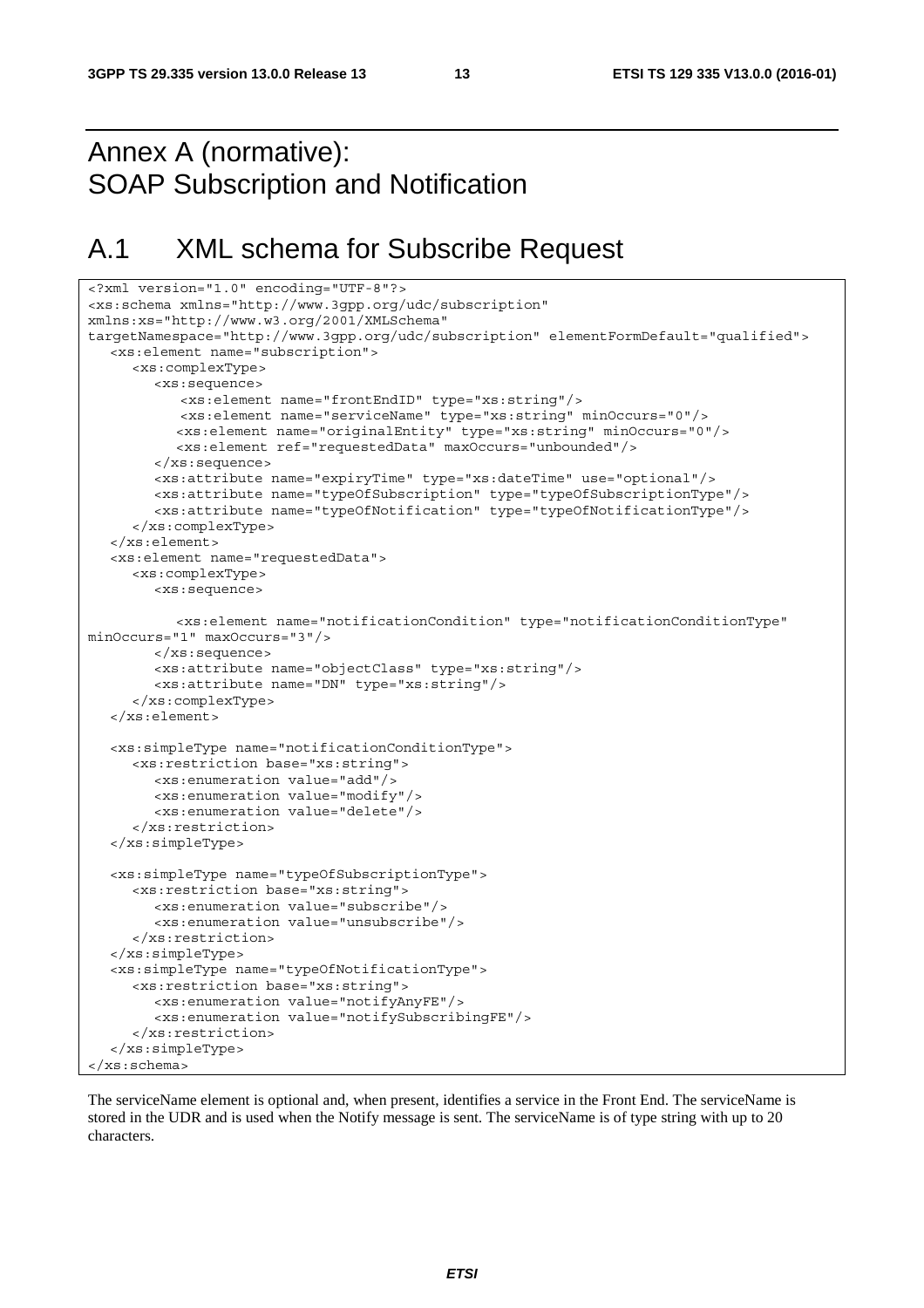# A.2 XML schema for Subscribe Response

The SOAP message envelope body shall be empty.

# A.3 XML schema for Notify Request

```
<?xml version="1.0" encoding="UTF-8"?> 
<xs:schema xmlns="http://www.3gpp.org/udc/notification" 
            xmlns:xs="http://www.w3.org/2001/XMLSchema" 
            targetNamespace="http://www.3gpp.org/udc/notification" 
            elementFormDefault="qualified"> 
   <xs:element name="notification"> 
      <xs:complexType> 
         <xs:sequence> 
            <xs:element ref="object" maxOccurs="unbounded"/> 
         </xs:sequence> 
      </xs:complexType> 
   </xs:element> 
   <xs:element name="object"> 
      <xs:complexType> 
         <xs:sequence> 
            <xs:element ref="attribute" minOccurs="0" maxOccurs="unbounded"/> 
         </xs:sequence> 
         <xs:attribute name="objectClass" type="xs:string"/> 
         <xs:attribute name="DN" type="xs:string"/> 
         <xs:attribute name="operation" type="operationType" use="required"/> 
      </xs:complexType> 
   </xs:element> 
   <xs:simpleType name="operationType"> 
      <xs:restriction base="xs:string"> 
        <xs:enumeration value="add"/> 
         <xs:enumeration value="modify"/> 
         <xs:enumeration value="delete"/> 
         <xs:enumeration value="none"/> 
      </xs:restriction> 
   </xs:simpleType> 
   <xs:element name="attribute"> 
      <xs:complexType> 
         <xs:choice> 
            <xs:element name="currentValue" type="xs:string" minOccurs="0" 
              maxOccurs="unbounded"/> 
            <xs:sequence> 
               <xs:element name="beforeValue" type="xs:string" minOccurs="0" 
                 maxOccurs="unbounded"/> 
               <xs:element name="afterValue" type="xs:string" minOccurs="0" 
                 maxOccurs="unbounded"/> 
            </xs:sequence> 
         </xs:choice> 
         <xs:attribute name="name" type="xs:string" use="required"/> 
         <xs:attribute name="modification" type="modificationType" use="required"/> 
      </xs:complexType> 
   </xs:element> 
   <xs:simpleType name="modificationType"> 
      <xs:restriction base="xs:string"> 
         <xs:enumeration value="add"/> 
         <xs:enumeration value="replace"/> 
         <xs:enumeration value="delete"/> 
         <xs:enumeration value="none"/> 
      </xs:restriction> 
   </xs:simpleType>
```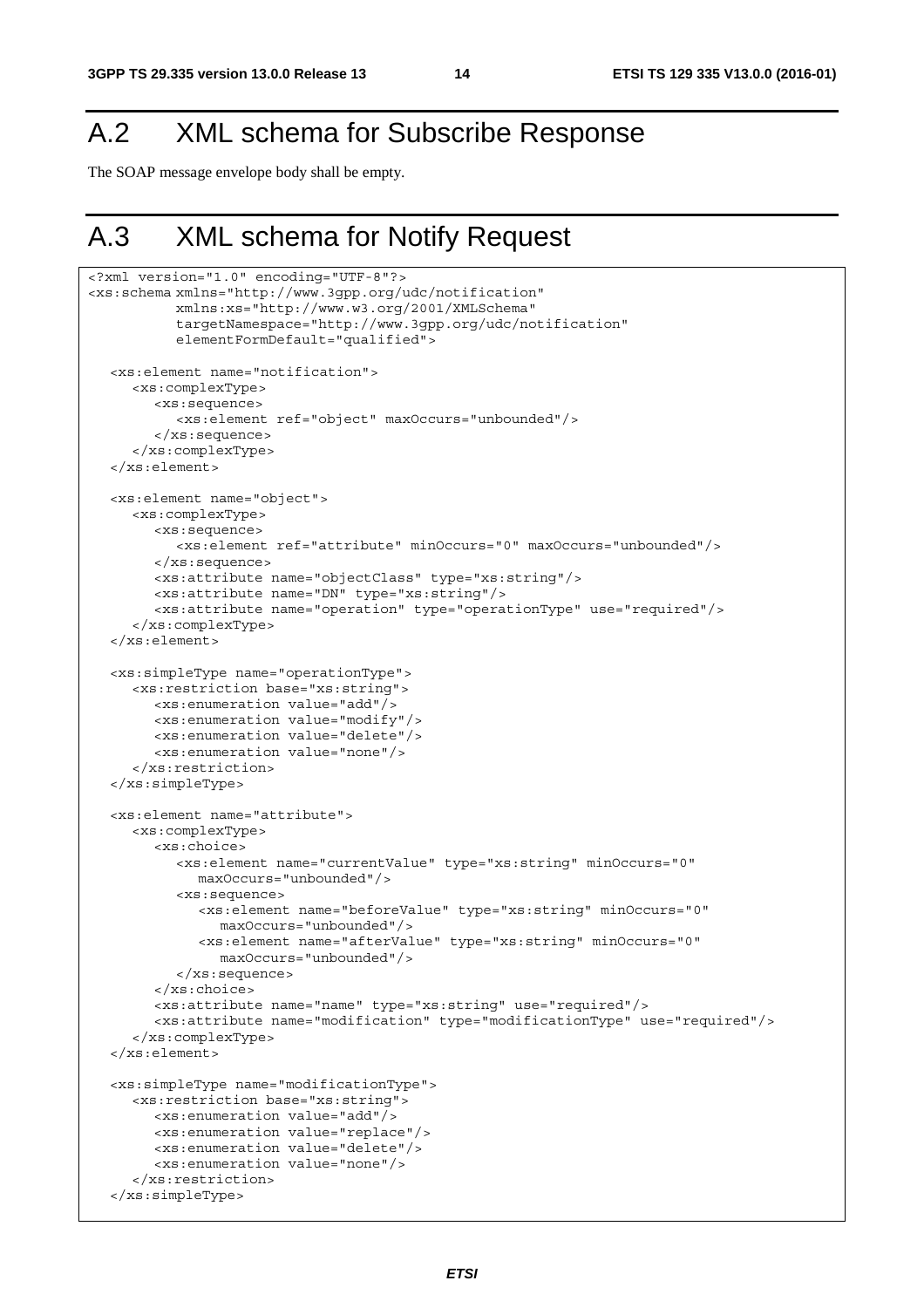</xs:schema>

# A.4 XML schema for Notify Response

The SOAP message envelope body shall be empty.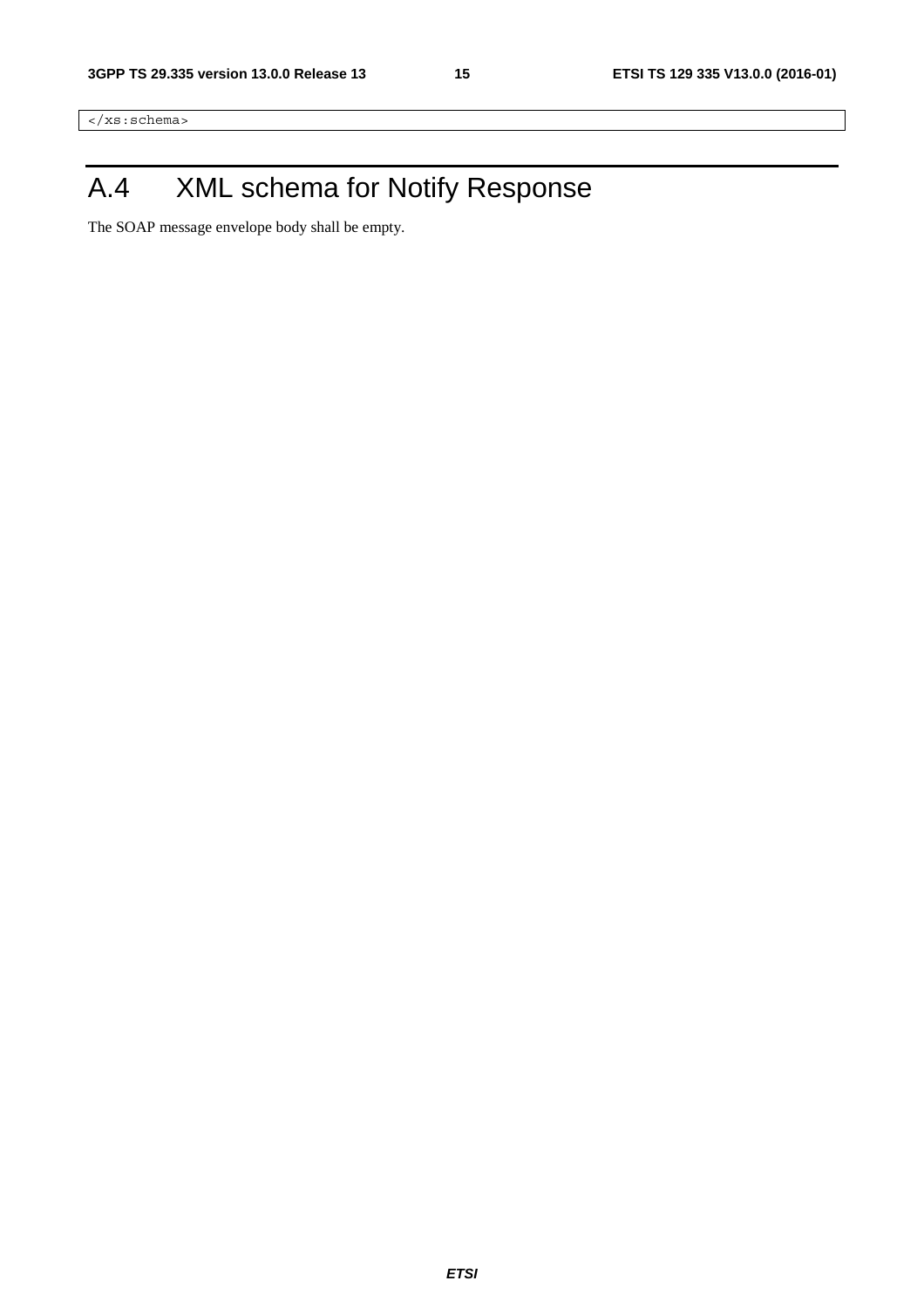# Annex B (informative): LDAP Message flows and Transaction flows for UDC

# B.1 General LDAP Message flow for UDC



**Figure B.1-1. General LDAP Message flow** 

Figure B.1-1 illustrates the general LDAP message flow associated to a LDAP session for UDC, in compliance with IETF RFC 4511[8].

# B.2 LDAP Transaction flows for UDC

Figure B.2-1 illustrates the LDAP transaction flow for UDC. The procedures described in IETF RFC 5805 "Lightweight Directory Access Protocol (LDAP) Transactions" [5] are applied.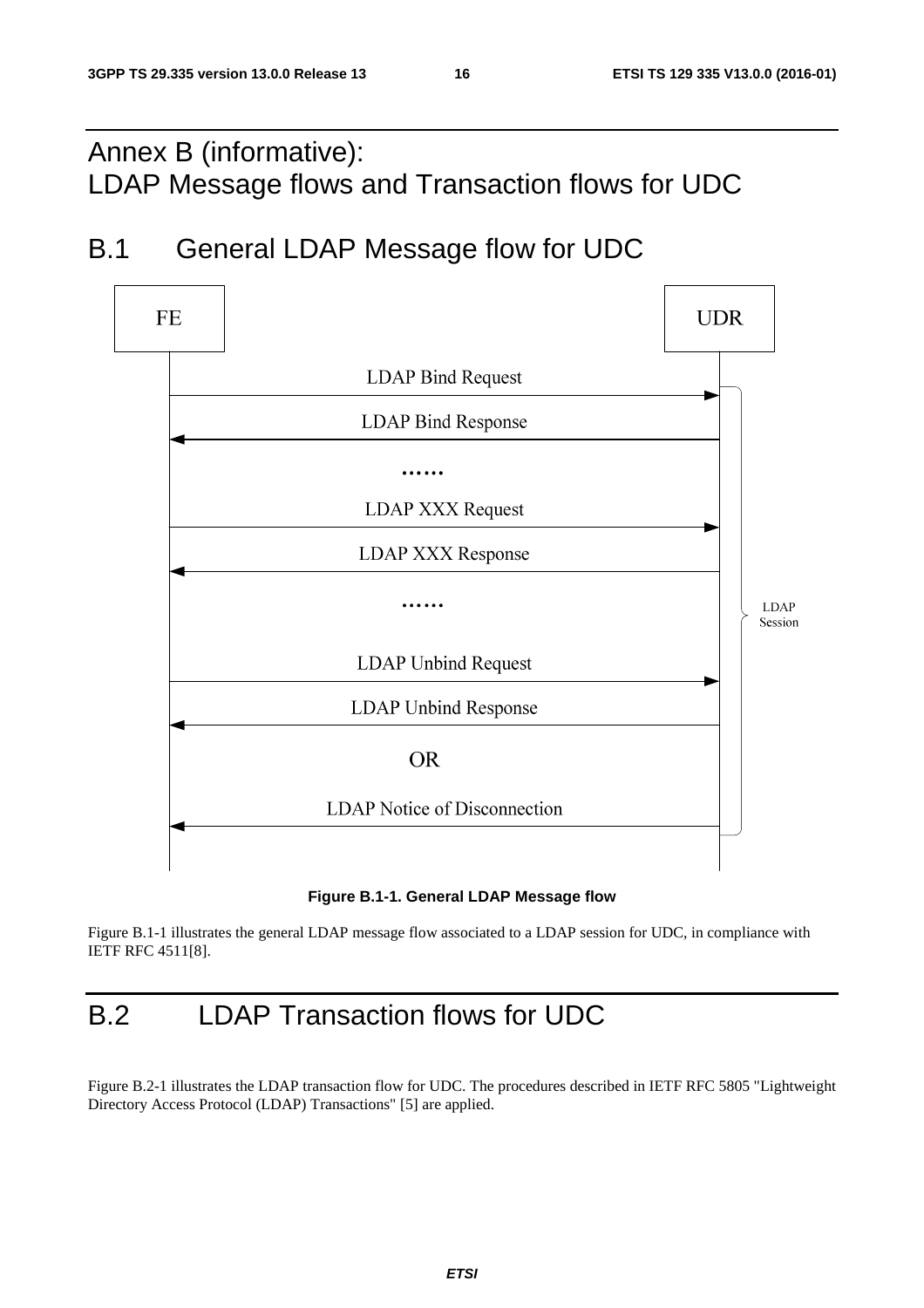

**Figure B.2-1. LDAP Transaction flow** 

- 1. When the FE needs to bind more than one operation to the UDR in one FE session, the FE issues a Start Transaction Request to UDR to begin a transaction.
- 2. When receiving a Start Transaction Request, the UDR checks whether the transaction is allowed, e.g. check whether the number of the concurrent transaction exceeds the limit. If the transaction is allowed, the UDR returns a Start Transaction Response with an identity of the transaction assigned by the UDR to the FE and store the transaction identity temporarily until the transaction ends or expires. Otherwise, a Start Transaction Response with the failure code is returned.
- 3-4.If the result code indicates failure, the following steps are skipped and the procedure terminates. Otherwise, the FE issues the operations to the UDR with the transaction identity received in the Start Transaction Response message from the UDR. The operations with the same transaction identity are in the same transaction.
- 5. After all or some of the operations are performed, the FE sends an End Transaction Request with the transaction identity to the UDR to commit or rollback the transaction according to the application logic of the FE.
- 6. When commitment is indicated in the End Transaction Request, the UDR commits all the updates made. If all the updates are committed successfully, a success response is indicated in the End Transaction Response. Otherwise, all the updates are rolled back and the data remains as it was before the transaction and failure is indicated in the End Transaction Response. When rollback is indicated in the End Transaction Request, the UDR cancels all the updates made and return the End Transaction Response with the cancel result to the FE.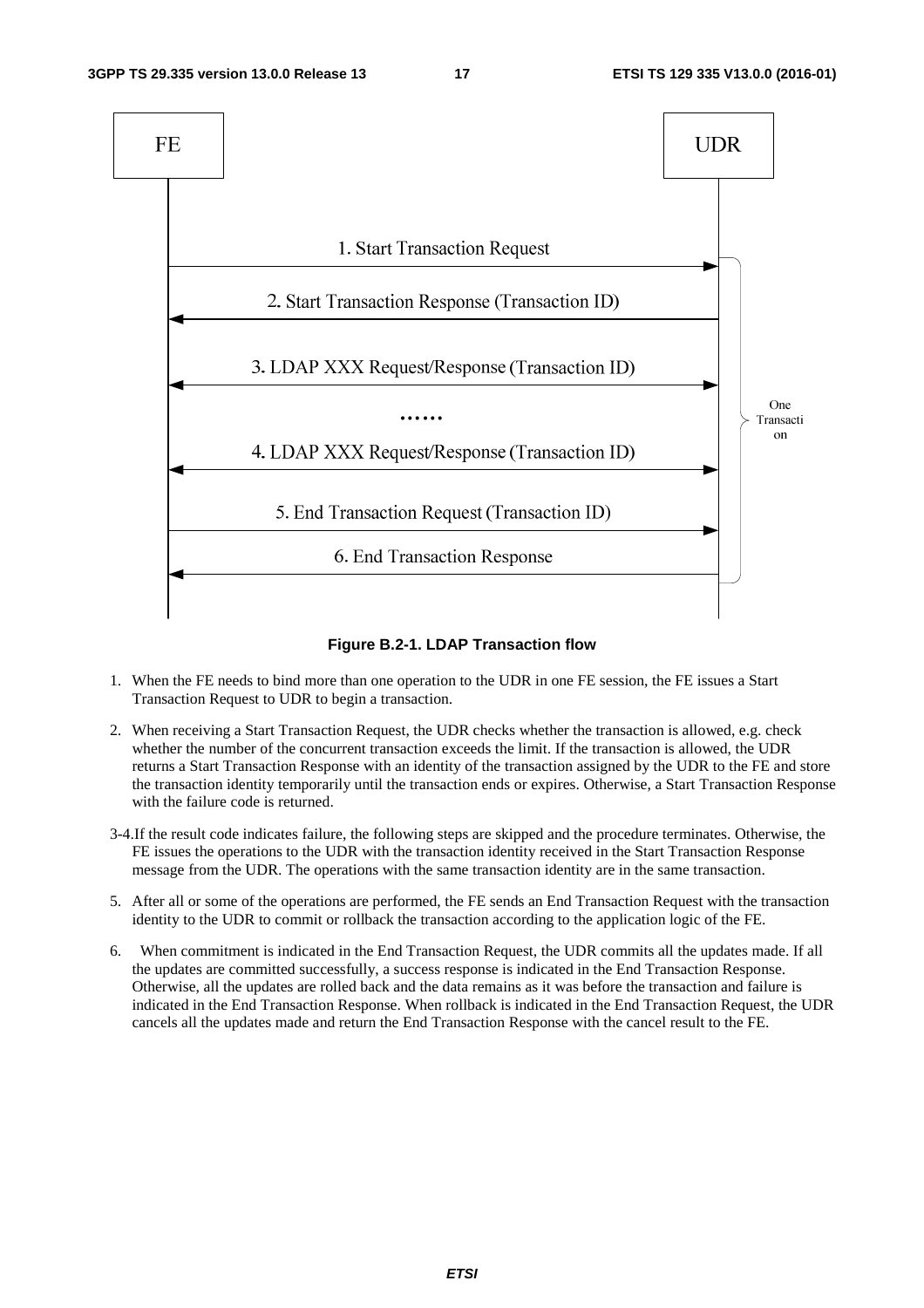# Annex C (informative): Messages Based on SOAP

# C.1 General

Some Front Ends which do not have high real time performance requirements would prefer to interact with the UDR on the basis of a SOAP protocol for data access (CRUD) as well as for Subscriptions and Notifications (S/N). A way to accomplish this is by means of a protocol converter that converts SOAP based data access messages into LDAP based data access messages. SOAP based Subscription and Notification messages need not be converted. The architectural options are shown in figure C.1/1:



**Figure C.1/1: Data access options based on SOAP** 

As shown in the Figure C.1/1, the Protocol Converter that converts SOAP based data access messages to LDAP based data access messages can be stand alone, be integrated into the FE or be integrated into the UDR. LDAP based data access (CRUD) messages and SOAP based Subscription and Notification (S/N) messages are specified in the normative part of this specification. A description of SOAP based data access messages which are exchanged between FEs without high realtime performance requirements and the Protocol Converter is given in this informative annex.

NOTE: An application that does not have high real time requirements implies that it does not demand neither high values of traffic throughput nor small request/response latency values nor high demanding processing needs.

# C.2 Protocol Stack for Messages Based on SOAP

The protocol layering used for messages based on SOAP described in this informative annex is the same as shown in Figure 4.3-1 in the normative part of this specification.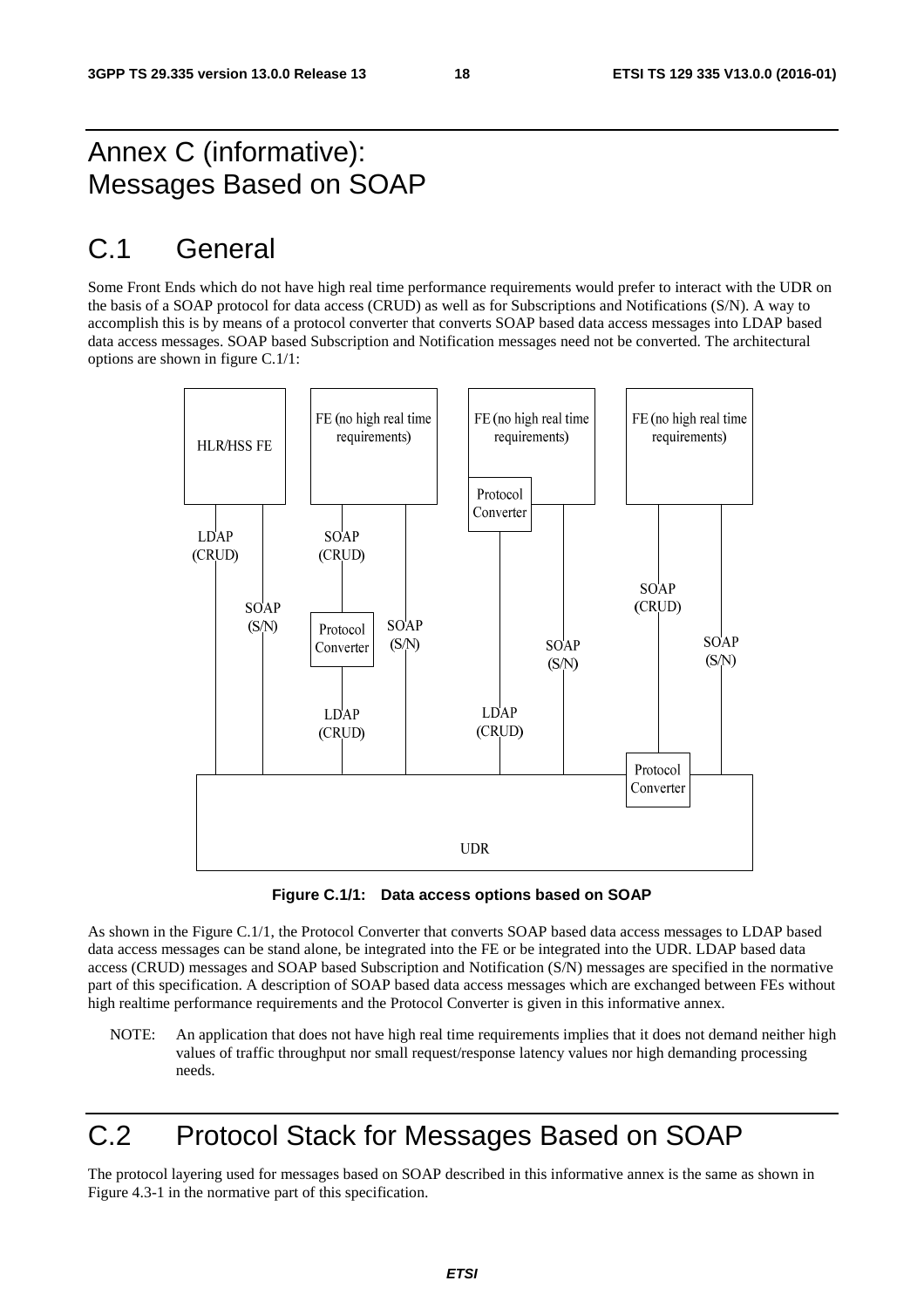# C.3 SOAP Based Query

SOAP Based Query request messages make use of the HTTP Post method and contain a SOAP message envelope.

SOAP Based Query response messages are coded as HTTP response message and contain a SOAP envelope.

Query request messages contain a SOAP message envelope body formatted according to the XML schema defined in OASIS DSML [18] related to SearchRequest.

Query response messages contain a SOAP message envelope body formatted according to the XML schema defined in OASIS DSML [18] related to SearchResultEntry, SearchResultReference, and SearchResultDone. The HTTP status code in the Query response message is used to indicate success or failure.

# C.4 SOAP Based Create

SOAP Based Create request messages make use of the HTTP Post method and contain a SOAP message envelope.

SOAP Based Create response messages are coded as HTTP response message and contain a SOAP envelope.

Create request messages contain a SOAP message envelope body formatted according to the XML schema defined in OASIS DSML [18] related to AddRequest or ModifyRequest with the "operation" field set to "add".

Create response messages contain a SOAP message envelope body formatted according to the XML schema defined in OASIS DSML [18] related to AddResponse or ModifyResponse depending on the used request message. The HTTP status code in the Create response message is used to indicate success or failure.

# C.5 SOAP Based Delete

SOAP Based Delete request messages make use of the HTTP Post method and contain a SOAP message envelope.

SOAP Based Delete response messages are coded as HTTP response message and contain a SOAP envelope.

Delete request messages contain a SOAP message envelope body formatted according to the XML schema defined in OASIS DSML [xx] related to DelRequest or ModifyRequest with the "operation" field set to "delete".

Delete response messages contain a SOAP message envelope body formatted according to the XML schema defined in OASIS DSML [xx] related to DelResponse or ModifyResponse depending on the used request message. The HTTP status code in the Delete response message is used to indicate success or failure.

# C.6 SOAP Based Update

SOAP Based Update request messages make use of the HTTP Post method and contain a SOAP message envelope.

SOAP Based Update response messages are coded as HTTP response message and contain a SOAP envelope.

Update request messages contain a SOAP message envelope body formatted according to the XML schema defined in OASIS DSML [18] related to ModifyRequest with the "operation" field set to "replace".

Update response messages contain a SOAP message envelope body formatted according to the XML schema defined in OASIS DSML [18] related to ModifyResponse. The HTTP status code in the Update response message is used to indicate success or failure.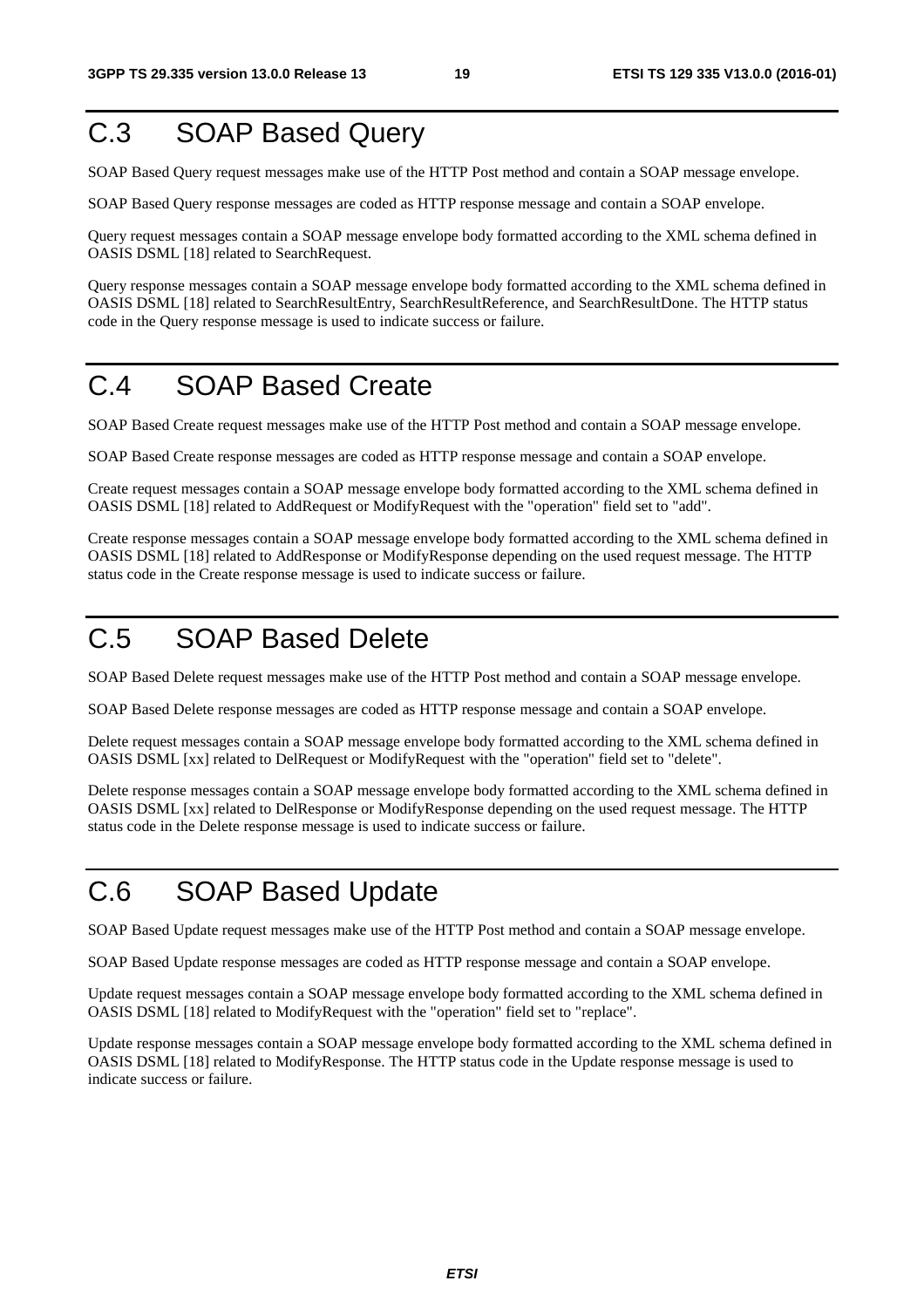# C.7 SOAP Based Abandon

SOAP Based Abandon request messages make use of the HTTP Post method and contain a SOAP message envelope.Abandon request messages contain a SOAP message envelope body formatted according to the XML schema defined in OASIS DSML [18] related to AbandonRequest.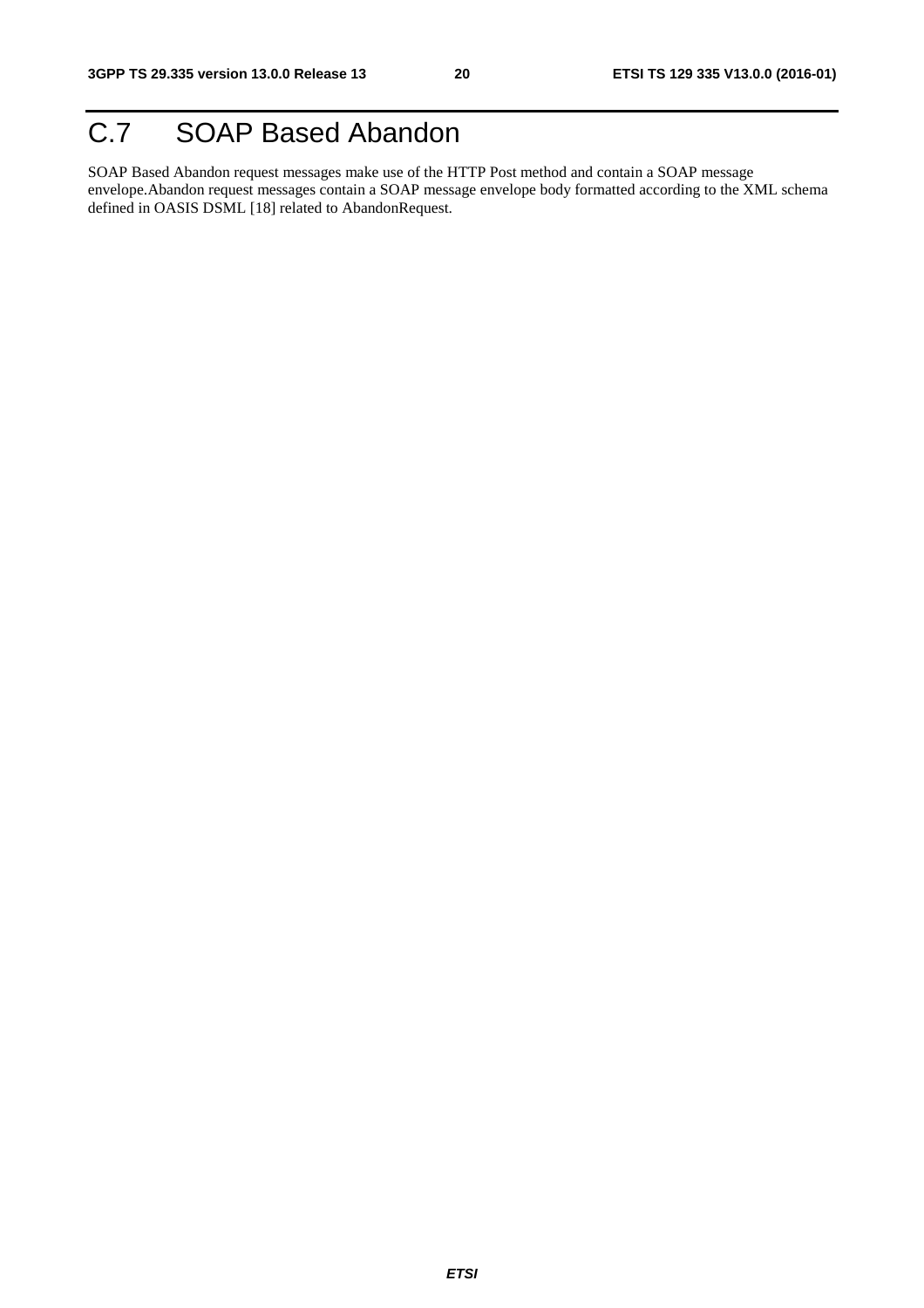# Annex D (informative): Change history

|               | <b>Change history</b> |           |           |            |                                                      |        |               |
|---------------|-----------------------|-----------|-----------|------------|------------------------------------------------------|--------|---------------|
| <b>Date</b>   | TSG#                  | TSG Doc.  | <b>CR</b> | <b>Rev</b> | <b>Subject/Comment</b>                               | Old    | <b>New</b>    |
| 2010-03       | CT#47                 | CP-100052 |           |            | 3GPP TS presented for information and approval.      | 1.0.0  | 9.0.0         |
| 2010-06 CT#48 |                       | CP-100282 | 0001      |            | Removal of not used references                       | 9.0.0  | 9.1.0         |
|               |                       |           | 0002      |            | Reference to draft removed                           |        |               |
|               |                       |           | 0003      | 2          | Removal of security editor"s note                    |        |               |
| 2010-09       | CT#49                 | CP-100459 | 0004      | 4          | Subscription and Notification Messages               | 9.1.0  | 9.2.0         |
| 2011-03       | CT#51                 | CP-110055 | 0007      | 4          | Messages Based on SOAP                               | 9.2.0  | 10.0.0        |
| 2011-06 CT#52 |                       | CP-110267 | 0010      |            | <b>UDC Notifications and Service Name</b>            | 10.0.0 | 10.1.0        |
|               |                       |           | 0012      |            | UDC Notifications and original entity                |        |               |
| 2012-09       | CT#57                 | CP-120469 | 0013      |            | UDC Data Model in TS 29.335                          |        | 10.1.0 11.0.0 |
| 2012-12 CT#58 |                       | CP-120721 | 0017      |            | SOAP Fault in Subscribe and Notify Response messages |        | 11.0.0 11.1.0 |
| 2014-09       |                       |           |           |            | Update to Rel-12 version (MCC)                       | 11.1.0 | 12.0.0        |
| $2015 - 12$ - |                       |           |           |            | Update to Rel-13 version (MCC)                       | 12.0.0 | 13.0.0        |